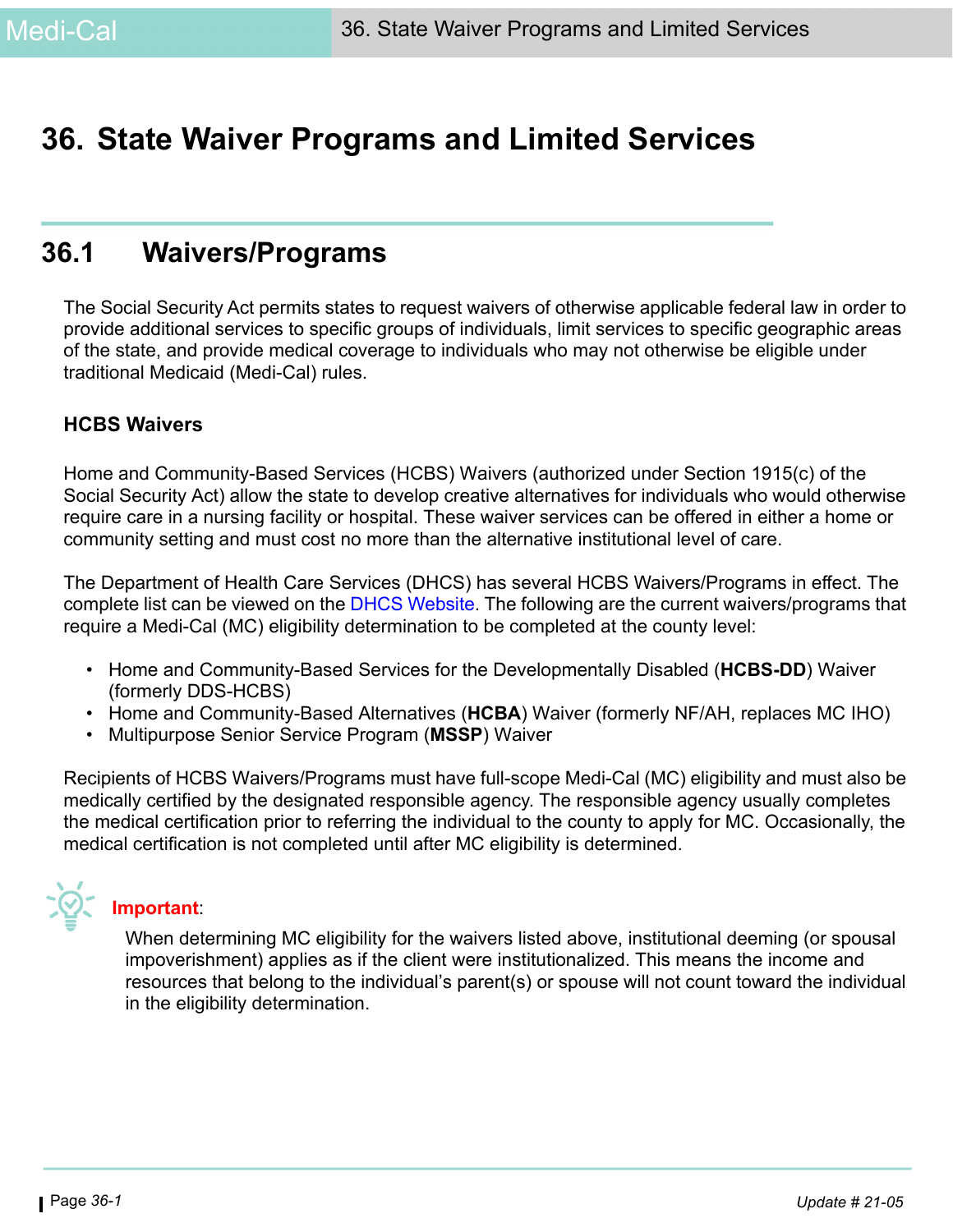#### Personal Care Services Program

There may be HCBS waiver recipients who requested In-Home Supportive Services (IHSS) but were not eligible under the IHSS residual program because it does not allow for institutional deeming. These individuals would be eligible for the Personal Care Services Program (PCSP) administered through IHSS. Unlike the IHSS residual program, PCSP does not allow a parent of a minor child or spouse to be the care provider.

PCSP provides the following services:

- Assistance to ambulate (walk around)
- Bathing, oral hygiene, dressing, and grooming
- Care and assistance with prosthetic devices
- Bowel, bladder and menstrual care
- Repositioning, range of motion exercises and transfers
- Feeding and assurance of adequate fluid intake
- Respiration and Paramedical services
- Assistance with self-administration of medications
- Ancillary services (e.g., meal preparation, laundry, shopping and domestic services).

### **36.1.1 HCBS-DD Waiver**

The HCBS-DD Waiver Program (formerly DDS-HCBS) was designed to serve developmentally disabled individuals who remain in their communities and homes rather than in an institutional setting.

At the program's onset, a developmentally disabled person was required to meet all the regular Medi-Cal eligibility requirements. Effective 10/1/93, eligibility requirements for the HCBS-DD program were amended to allow for institutional deeming which includes:

- The waiving of parental/spousal deeming of income and property prior to determining Medi-Cal eligibility, and
- The application of spousal impoverishment provisions as if the client were institutionalized.

San Andreas Regional Center (SARC) completes the HCBS-DD waiver medical certification and then forwards the information to the Assistance Application Center (AAC) for a Medi-Cal eligibility determination.

#### **Benefits**

The HCBS-DD Waiver Program allows for the additional medical services for certain developmentally disabled individuals who live at home or in the community instead of in an intermediate care facility.

The major differences between regular Medi-Cal and HCBS-DD Waiver Medi-Cal include the following provisions: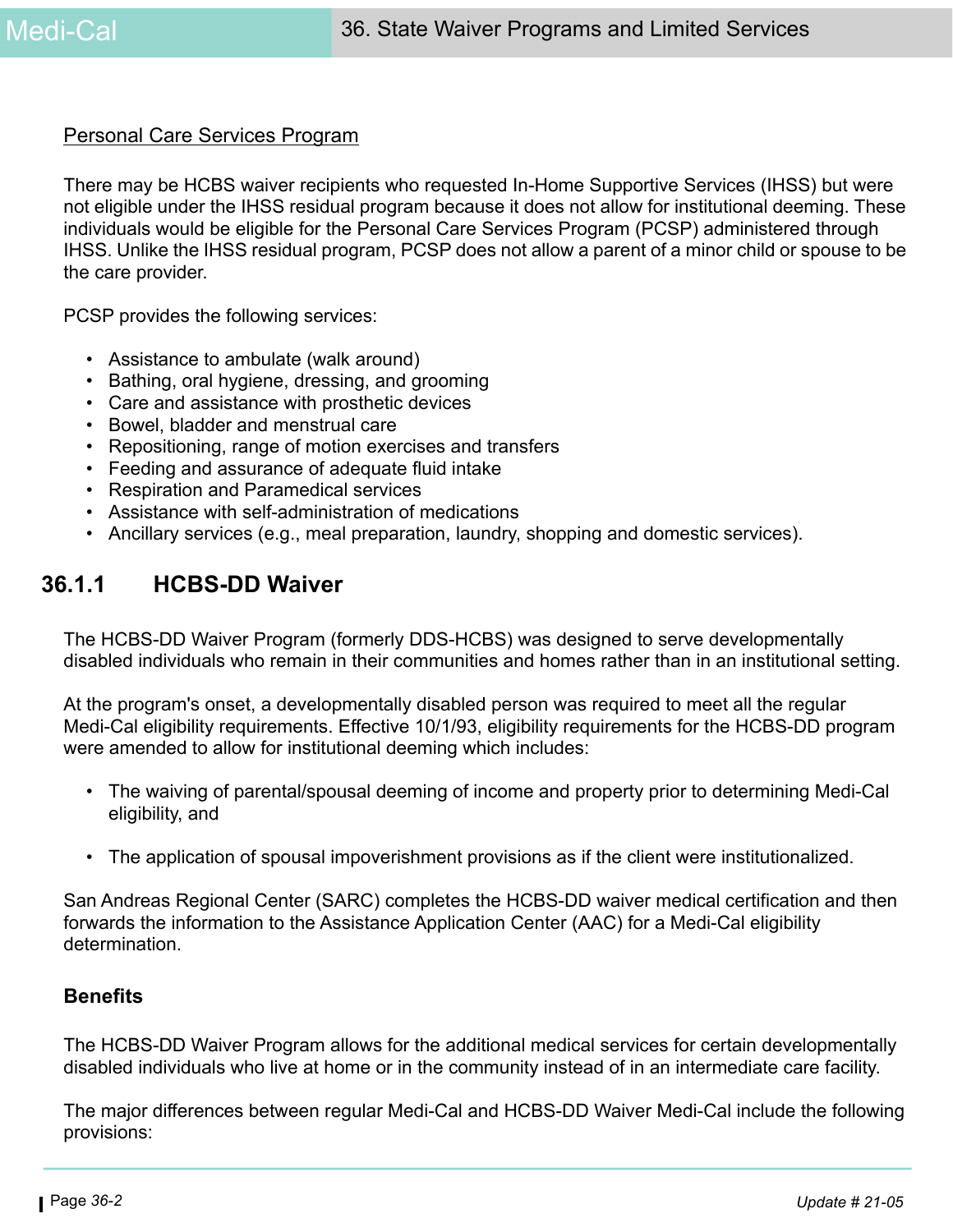- Spousal impoverishment rules apply as if the applicant were institutionalized. The HCBS-DD applicant may transfer property to the spouse according to Community Spouse Resource Allowance (CSRA) rules.
	- If the client is a child, parental income and property are not considered even though the child lives in the home.
	- If the client is an adult, spousal impoverishment rules apply.
- A second vehicle is exempt if the vehicle has been modified to accommodate the physical handicap(s) or medical needs of the client. Verification must be by the physician's written statement of necessity.
- A separate MFBU is established for an individual who qualifies for Medi-Cal under the HCBS-DD Waiver Program. If other family members wish to be aided, the client may be used to link other family members although the client is not in the family's MFBU.
- Individuals certified under the HCBS-DD Waiver Program may receive additional services offered through other funding sources to enhance Medi-Cal, such as skilled nursing at home, home health services, specialized medical equipment and supplies, chore service, etc.

If the client is eligible for zero SOC MC when the income and resources of his/her parents or spouse are considered, there is no need for the special waiver program criteria. The EW must establish regular MC. Individuals eligible for MAGI MC, including the Optional Targeted Low-Income Children's Program (OTLICP) are eligible for the additional medical services without a change in aid code to 6V or 6W.

An applicant for this program must meet all of the following criteria:

- Has been certified for the HCBS-DD Waiver Program based on his/her medical, social and developmental care needs by San Andreas Regional Center (SARC).
- Is ineligible for regular MC or has a SOC when parental/spousal income and resources are considered.
- Meets all Medi-Cal requirements, however, parental/spousal income and resources are not considered and spousal impoverishment provisions may be applied.
- Is eligible for full scope MC. (i.e., A person only eligible for restricted 58 MC or a person residing in a nursing home under the State-only Aid Code of 53 is not eligible for the DDS-HCBS Waiver Program.)
- Must have MC linkage. A DDSD referral is required when no other linkage exists, the client requests it, or it is beneficial to the client.

**Note:** The EW must use the most beneficial full scope MC program to determine eligibility that is applicable to the client (e.g., ABD, MN, MI, or FPL). Eligibility is based on the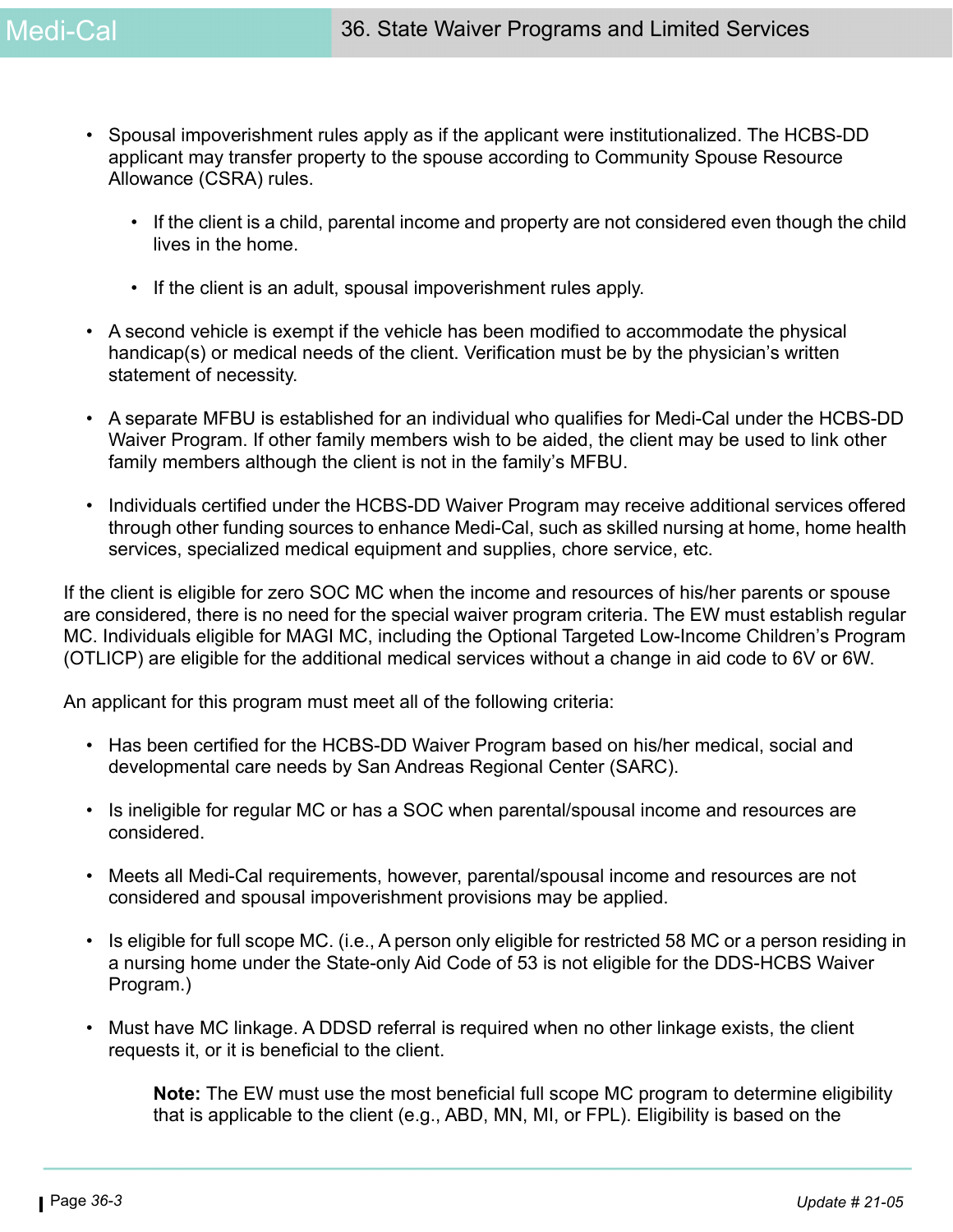DDS-HCBS Waiver client's own income and property, including amounts remaining after spousal impoverishment rules are applied.

- A DDSD referral is not required unless:
	- Eligibility is based on MC requiring that the client be disabled,
	- The client has no other basis for linkage, or
	- There would be an advantage if the client were disabled (i.e., income deductions available only to the disabled). This determination of disability may be advantageous when a child becomes an adult.
- May or may not have a SOC when the HCBS-DD Waiver rules are applied.

#### **Application Referrals**

SARC will identify potentially eligible individuals for the HCBS-DD Waiver Program. SARC will then evaluate the client for certification under the Waiver Program based on medical, social and developmental care needs. Only clients who have successfully completed the certification process are referred to the county for a Medi-Cal eligibility determination.

A "Department of Developmental Services Waiver Referral" (DHCS 7096) is mailed directly to the Assistance Application Center (AAC). The referrals are for disabled children under 18 years of age and who are living with their parents. The purpose of the referral is to give the child the advantage of being in a separate MFBU with only their own separate income and property budgeted.

- If the child is receiving MC but has a SOC, the continuing Supervisor and EW are notified to set up a SARC MFBU for the child.
- If the child is not currently receiving MC, AAC initiates an application for the child by mailing a letter and an application packet to the parent to complete.

#### **Note:**

These children are usually approved for SSI when they reach 18 years of age and parental financial responsibility ends.

Referrals may be made for:

- An application (intake) when the applicant has no current Medi-Cal record.
- A reevaluation of eligibility when the HCBS-DD applicant has an active Medi-Cal record with a SOC.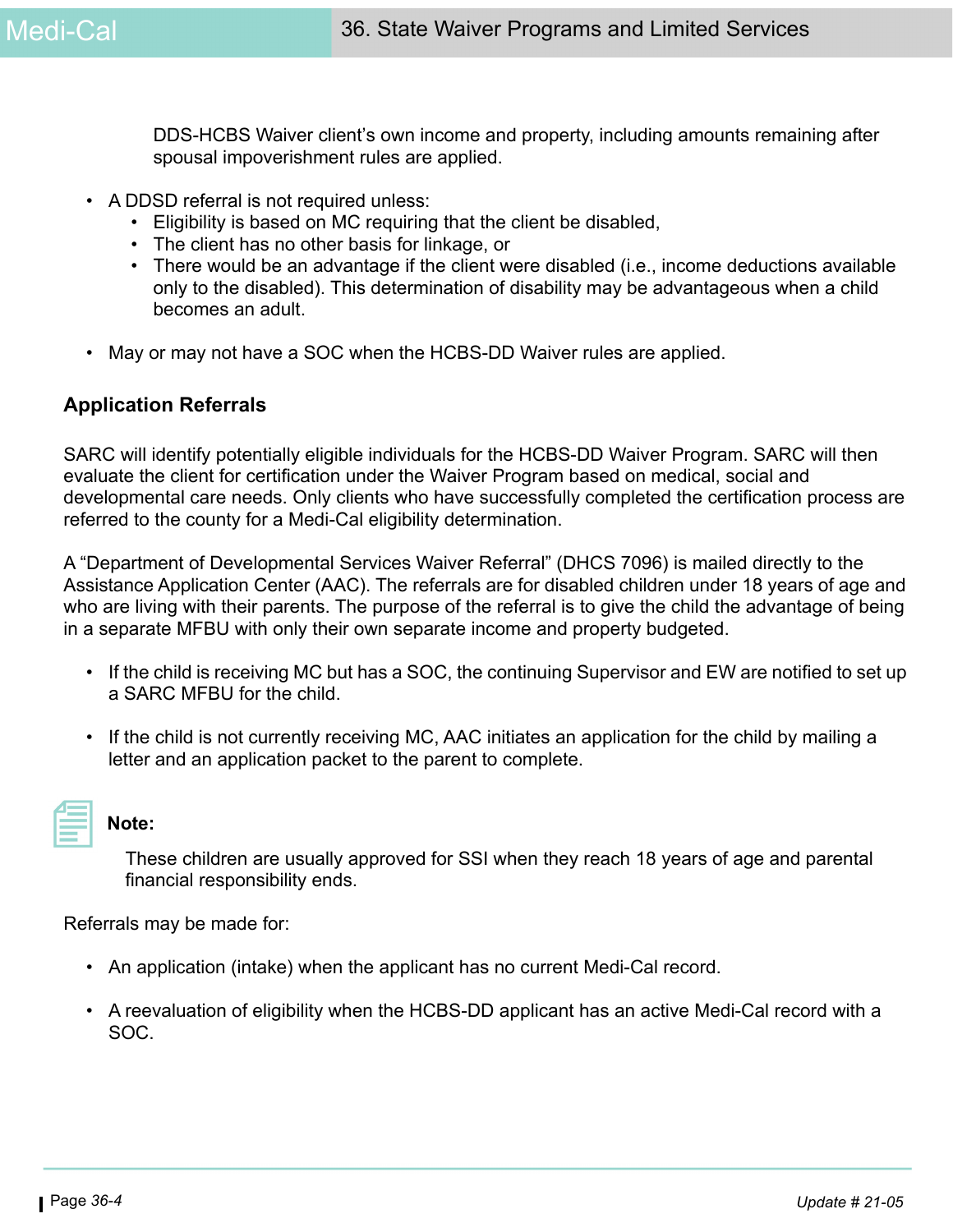#### **Public Agency Representative**

As a public agency, SARC may apply for Medi-Cal on behalf of an incompetent person when there are no family or friends to assist them.

Written authorization is not necessary for a public agency representative to apply for Medi-Cal on behalf of incompetent individuals.

# **Note:**

Parents must apply for Medi-Cal for their children if they are living together.

#### **MFBU Determination**

An individual who qualifies for MC under the HCBS-DD Waiver program is placed in his/her own MFBU.

| IF                                                                                  | THEN                                                                                         |
|-------------------------------------------------------------------------------------|----------------------------------------------------------------------------------------------|
| There are multiple individuals in the same<br>household applying for these waivers, | Each person is in his/her own MFBU.                                                          |
| Other family members are applying for or<br>are receiving regular MC,               | The HCBS-DD individual is in their own MFBU but can be used to link other family<br>members. |

#### **Table 36-1: MFBU Determination**

#### **HCBS-DD Aid Codes**

The following Aid Codes are used for the HCBS-DD Waiver cases:

#### **Table 36-2:**

| <b>Aid Code</b> | <b>Description</b>                   |
|-----------------|--------------------------------------|
| 6V              | HCBS-DD Waiver aka DDS-HCBS (No SOC) |
| 6W              | HCBS-DD Waiver aka DDS-HCBS (SOC)    |

#### **Reporting Responsibilities**

The client/caretaker relative must report all changes within 10 days.

### **Budgeting Methodology**

Budget methodology for a HCBS-DD case is determined by linkage.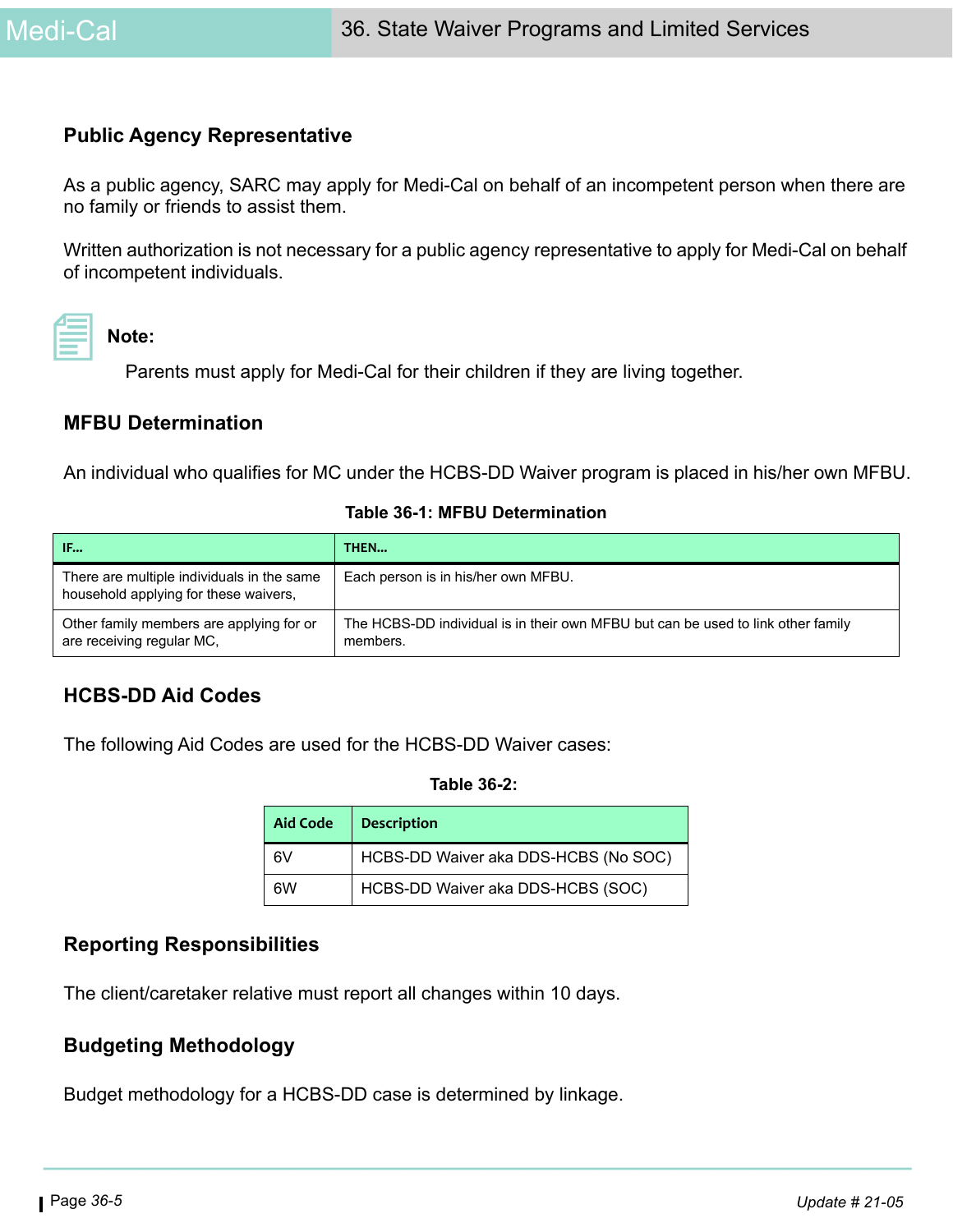- If the recipient is disabled (determined disabled by SP-DDSD or in receipt of disability based RSDI), then ABD income deductions are used.
- If the recipient is eligible for MC based on AFDC-MN/MI linkage, then AFDC-MN/MI budget methodology is used.

|  | <b>Contract Contract Contract Contract</b> |  |  |
|--|--------------------------------------------|--|--|
|  |                                            |  |  |
|  |                                            |  |  |
|  |                                            |  |  |
|  |                                            |  |  |

**Note:** 

The same aid code is used whether the recipient has been determined disabled or not. The EW must enter the waiver information on the **Display Individual Attributes Summary** window on the *Health Care Information* tab to ensure that the correct budget methodology is used.

#### **Retro Medi-Cal**

HCBS-DD regulations may be applied retroactively if the HCBS-DD Waiver individual has outstanding medical bills from the 3 month period prior to application and the applicant requests it.

### **HCBS-DD Determination For a New Applicant**

The following procedures are followed when determining Medi-Cal under the HCBS-DD waiver program:

| <b>STEP</b>    | <b>WHO</b>                          | <b>ACTION</b>                                                                                                                                                                                                            |                                                           |  |
|----------------|-------------------------------------|--------------------------------------------------------------------------------------------------------------------------------------------------------------------------------------------------------------------------|-----------------------------------------------------------|--|
| $\mathbf{1}$ . | <b>SARC</b>                         | Initiates an application by mailing a "Department of Developmental Services Waiver<br>Referral" (DHCS 7096) to the Assistance Application Center (AAC).<br>Instructs client to apply for MC.                             |                                                           |  |
| 2.             | HCBS-DD<br>Contact<br>Person at AAC | Receives DHCS 7096 and/or MC Application.<br>Ensures a SAWS 1 and SC 41 are completed.<br><b>Note:</b> The date AAC receives the referral form is to be used as the application date.<br>Assigns application as follows: |                                                           |  |
|                |                                     | If there is:<br>Then:                                                                                                                                                                                                    |                                                           |  |
|                |                                     | An open case record,                                                                                                                                                                                                     | Refers application to the current worker's<br>supervisor. |  |
|                |                                     | No open case record,                                                                                                                                                                                                     | Refers to I.D. and assigns to AAC intake.                 |  |
| 3.             | EW                                  | Receives application/referral and determines who is the representative for the case.                                                                                                                                     |                                                           |  |
| 4.             | EW                                  | Determines Medi-Cal eligibility under the HCBS-DD Waiver program.                                                                                                                                                        |                                                           |  |

#### **Table 36-3: HCBS-DD Determination**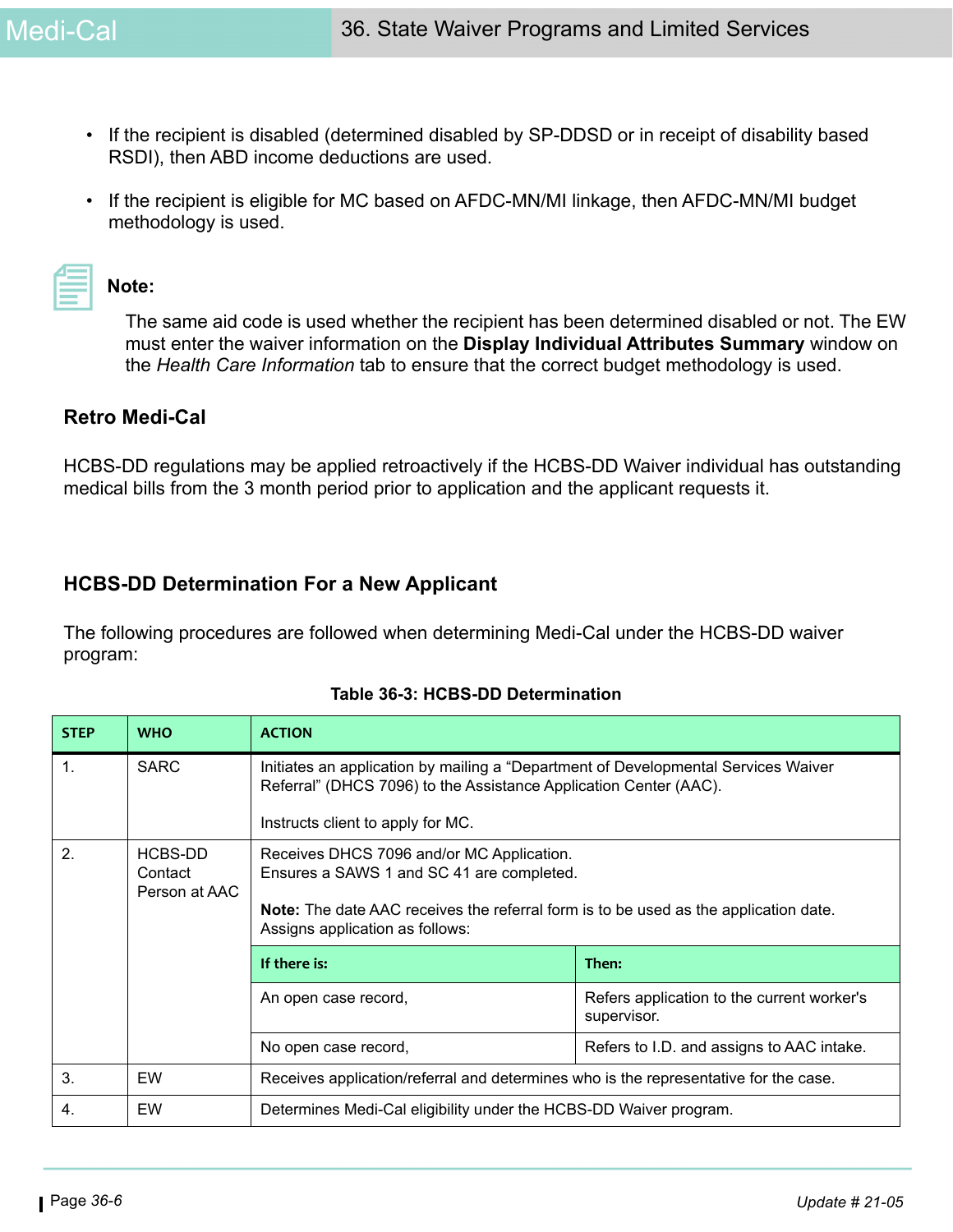| <b>STEP</b> | <b>WHO</b> | <b>ACTION</b>                                                                                                                                                           |                                                                                                                                                                                                                                                      |
|-------------|------------|-------------------------------------------------------------------------------------------------------------------------------------------------------------------------|------------------------------------------------------------------------------------------------------------------------------------------------------------------------------------------------------------------------------------------------------|
| 5.          | EW         | Determines linkage and submits a DDSD packet, if applicable.                                                                                                            |                                                                                                                                                                                                                                                      |
|             |            | If Applicant:                                                                                                                                                           | Then a DDSD Referral is:                                                                                                                                                                                                                             |
|             |            | Receives Social Security due to own<br>disability,                                                                                                                      | Not required since disability has already<br>been established.                                                                                                                                                                                       |
|             |            | Is an MI Adult and has not been determined<br>disabled (There are no DHCS 7096 referrals<br>on clients over age 18),                                                    | Required. Case will remain in DE-D pending<br>status until DDSD decision is received.                                                                                                                                                                |
|             |            | Is an otherwise eligible child (under age 21),                                                                                                                          | Recommended, but not required.* Issue MC<br>using Aid Code 6V or 6W.<br>• Set up a case alert for DDSD follow-up.<br>• Use AFDC-MN/MI budgeting until DDSD<br>decision is received.<br>• Revise budgets as needed when DDSD<br>decision is received. |
|             |            | *Note: When a HCBS-DD child enters LTC, the HCBS-DD provisions no longer apply. He/She may only remain in his/her<br>own MFBU if he/she has been determined "disabled." |                                                                                                                                                                                                                                                      |

#### **Table 36-3: HCBS-DD Determination**

### **HCBS-DD Determination for a Currently Eligible Medi-Cal Recipient**

The following procedures are followed when a Department of Developmental Services Waiver Referral (DHCS 7096) is received by a continuing EW:

| <b>STEP</b> | <b>WHO</b> | <b>ACTION</b>                                                                                                                                   |
|-------------|------------|-------------------------------------------------------------------------------------------------------------------------------------------------|
|             | EW         | Receives the DHCS 7096 and determines who is the case representative.<br>NOTE: A new Application for MC is only needed if the annual RD is due. |
|             |            | Reviews case to determine Medi-Cal eligibility under the HCBS-DD Waiver program, and<br>submits a DDSD packet if necessary.                     |

#### **Table 36-4: HCBS-DD Determination**

#### **Notices of Action (NOAs)**

Approval, denial and/or discontinuance NOA must be sent to the client and/or their AR, as applicable.

#### **Release of Information**

For HCBS-DD applicants/recipients only, a release of information is not required to share ongoing eligibility information with San Andreas Regional Center (SARC).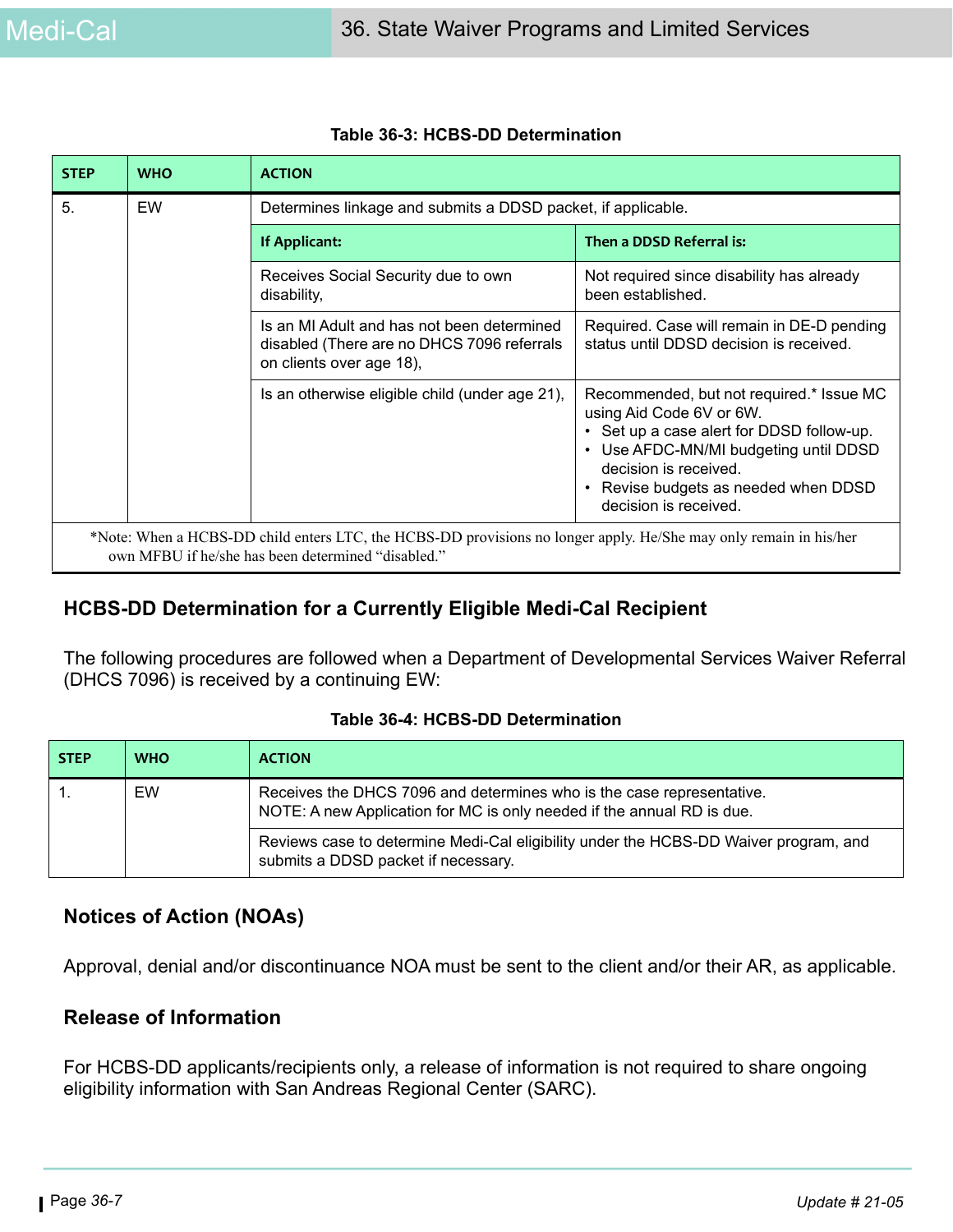#### **Redeterminations (RDs)**

The EW must complete a MC redetermination annually. Income information must be requested, however, if the attested income is still over the limit for regular Medi-Cal, verification is not required for ongoing eligibility. If the attested income is within regular Medi-Cal income limits, request verification and establish ongoing MC eligibility.

SARC is also required to complete an annual medical recertification for the HCBS-DD waiver program. SARC will forward a copy of the annual medical recertification to the EW which must be sent to IDM. If the EW has not received verification of recertification from SARC by the time the annual MC redetermination is due, the EW must request the SARC liaison to contact SARC for confirmation of medical eligibility for the waiver program.

#### **Termination of HCBS-DD Waiver**

Should the individual lose his/her medical certification for the HCBS-DD Waiver, eligibility under the regular Medi-Cal program must be explored prior to discontinuance.

The HCBS-DD waiver does not apply to individuals in LTC.

### **36.1.2 HCBA Waiver**

The HCBA Waiver allows individuals who would otherwise reside in a skilled nursing facility to remain at home and obtain MC eligibility without consideration of a parent's income or resources if the applicant were a child or used spousal institutional deeming rules if the applicant lived at home with his/her spouse.

The services under the HCBA Waiver program include case management, private duty nursing, home health aides, personal care services, respite care, family training, and minor physical adaptations to the home.

Libertana Home Health is the HCBA Waiver Agency for Santa Clara County.

The three major provisions provided under this program which are not available to other Medi-Cal clients are:

- Income and resources of the parent/spouse will not be counted if the waiver individual is otherwise ineligible for Medi-Cal.
- Eligible individuals are provided skilled nursing at home, home health aid services, therapy, etc., in lieu of inpatient services.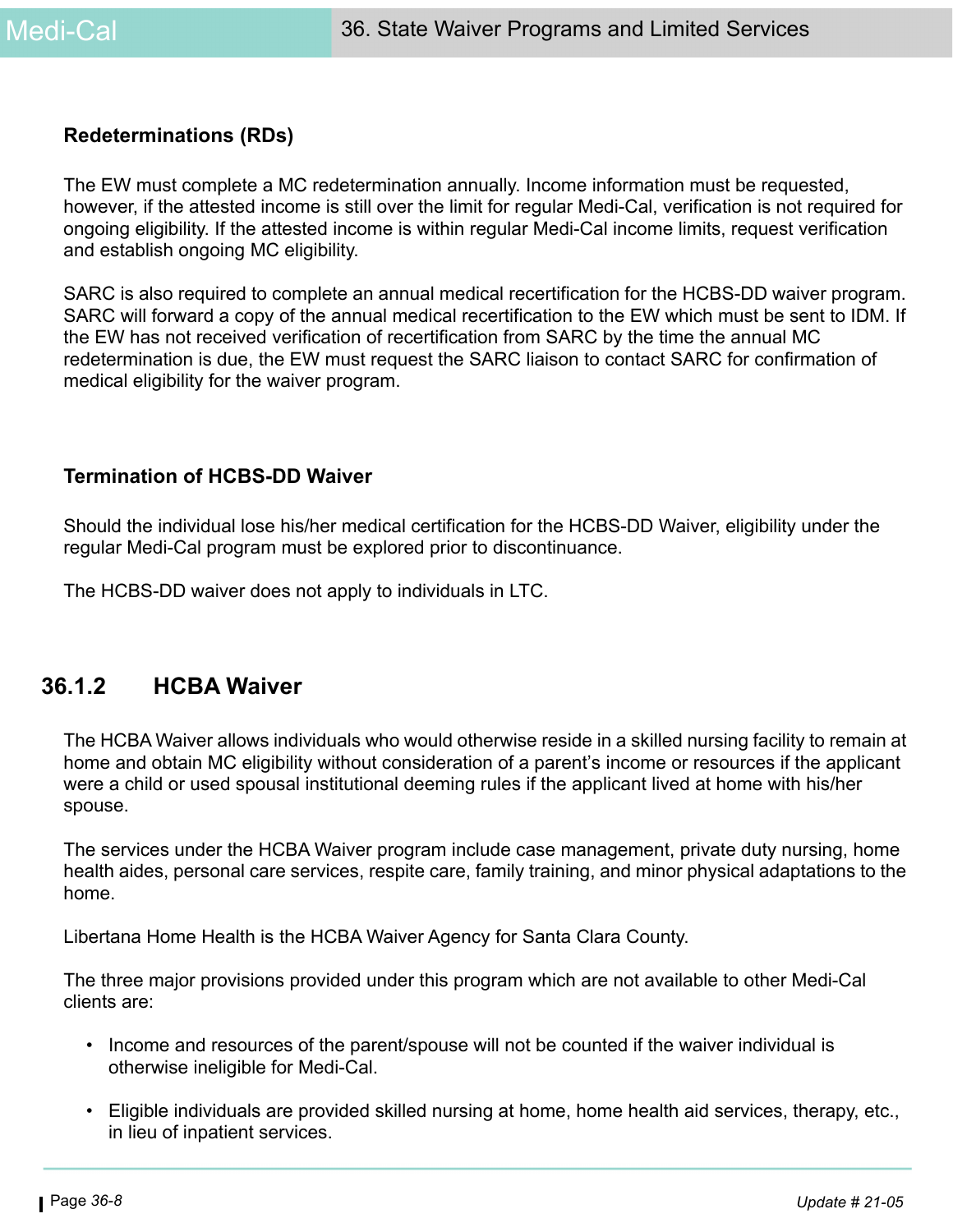• A second vehicle is exempt if the vehicle has been modified to accommodate the physical handicap(s) or medical needs of the client. Verification must be by the physician's written statement of necessity.

#### **Requirements**

An applicant for the HCBA Waiver must meet all of the following requirements:

- Meets certain medical requirements which are determined by Libertana.
- Is ineligible for regular Medi-Cal or has a SOC when parental/spousal income and property are considered.
- Meets all Medi-Cal requirements, however, parental/spousal income and property are not considered and spousal impoverishment provisions may be applied.
- Has MC linkage (i.e., ABD-MN, AFDC-MN). A DDSD referral is required when no other linkage exists, the client requests it, or it is beneficial to the applicant (i.e., additional income deductions will eliminate or reduce the SOC).
- Is eligible for full scope MC.
- May or may not have a SOC when the HCBA Waiver rules are applied.

# **Note:**

If the individual is eligible for zero SOC MC when the income and resources of his/her parents or spouse are considered, there is no need for the special waiver program criteria. The EW must establish regular MC.

#### **HCBA Waiver Inquiries**

Requests for consideration under the HCBA Waiver program can be initiated by the applicant, a physician, friends, family, LTC facility or hospital, or by a community agency. Libertana is the agency that determines if medical requirements of the HCBA Waiver are met.

#### **When Medical Requirements are Met**

If the applicant meets or is likely to meet the initial screening criteria, Libertana will refer the applicant to the County Welfare Department for a MC eligibility determination.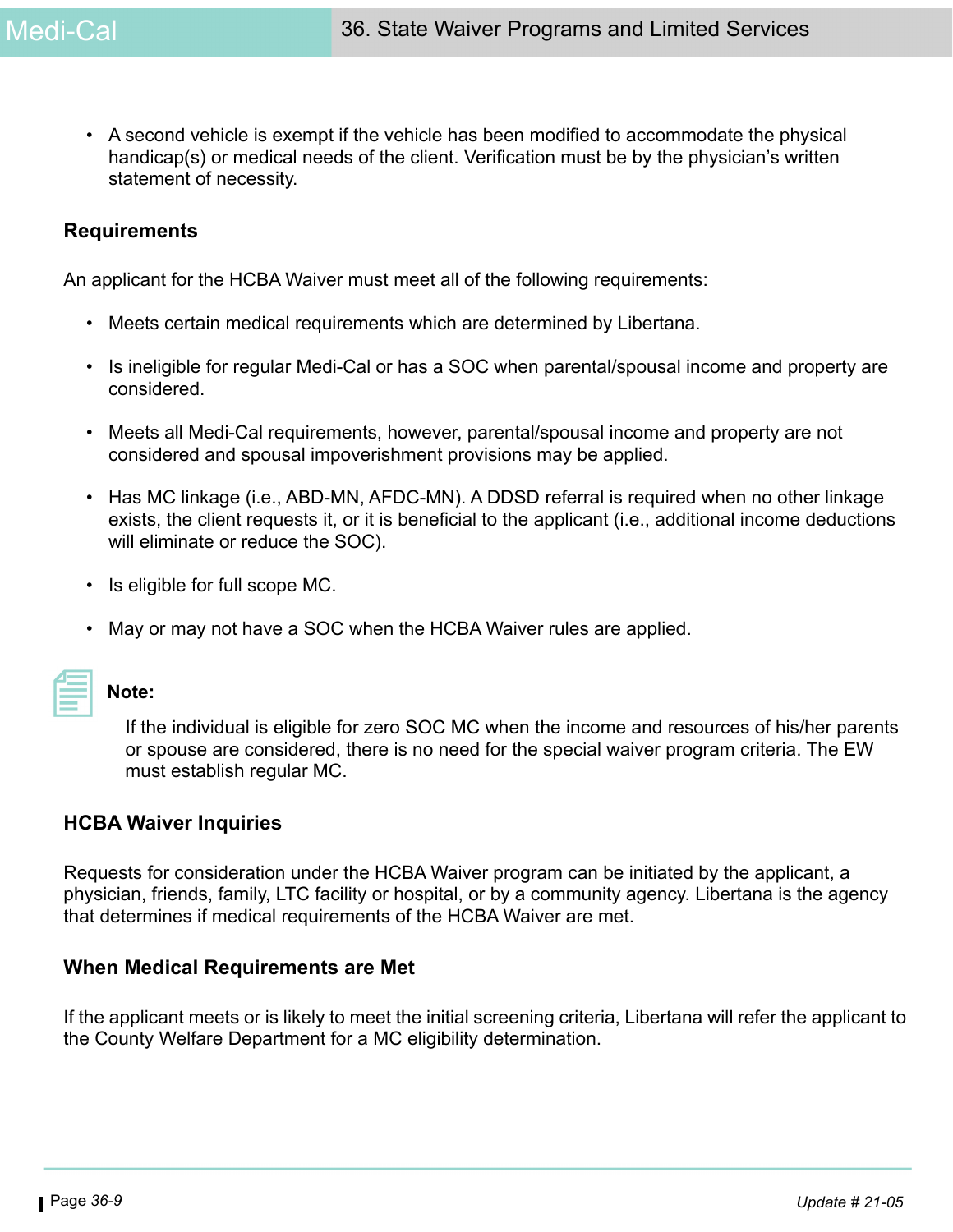#### **Institutional Deeming**

The following income/property rules apply when determining MC eligibility and SOC under the HCBA Waiver program:

- Parental/Spousal income and property are not considered.
- Spousal Impoverishment rules apply as if the applicant were institutionalized.

#### **MFBU Determination**

An individual who qualifies for MC under the HCBA Waiver program is placed in his/her own MFBU. The maintenance need for one (\$600) is used to determine the SOC.

The HCBA Waiver client is not included in the MFBU of other family members, but can establish linkage.

#### **HCBA Waiver Aid Codes**

The following aid codes are used for the HCBA Waiver program:

**Table 36-5: HCBA Waiver Aid Codes**

| <b>Aid Code</b> | <b>Description</b>                       |
|-----------------|------------------------------------------|
| 6X              | HCBA Waiver (No SOC) replaces IHO waiver |
| 6Y              | HCBA Waiver (SOC) replaces IHO waiver    |

#### **Reporting Responsibilities**

The client/caretaker relative must report all changes within 10 days.

#### **Budget Methodology**

Budget methodology for a HCBA Waiver case is determined by linkage.

- If the recipient is disabled (determined disabled by SP-DDSD or in receipt of Social Security payments based on disability), then ABD income deductions are used.
- If the recipient is eligible for MC based on AFDC-MN/MI linkage, then AFDC-MN/MI budget methodology is used.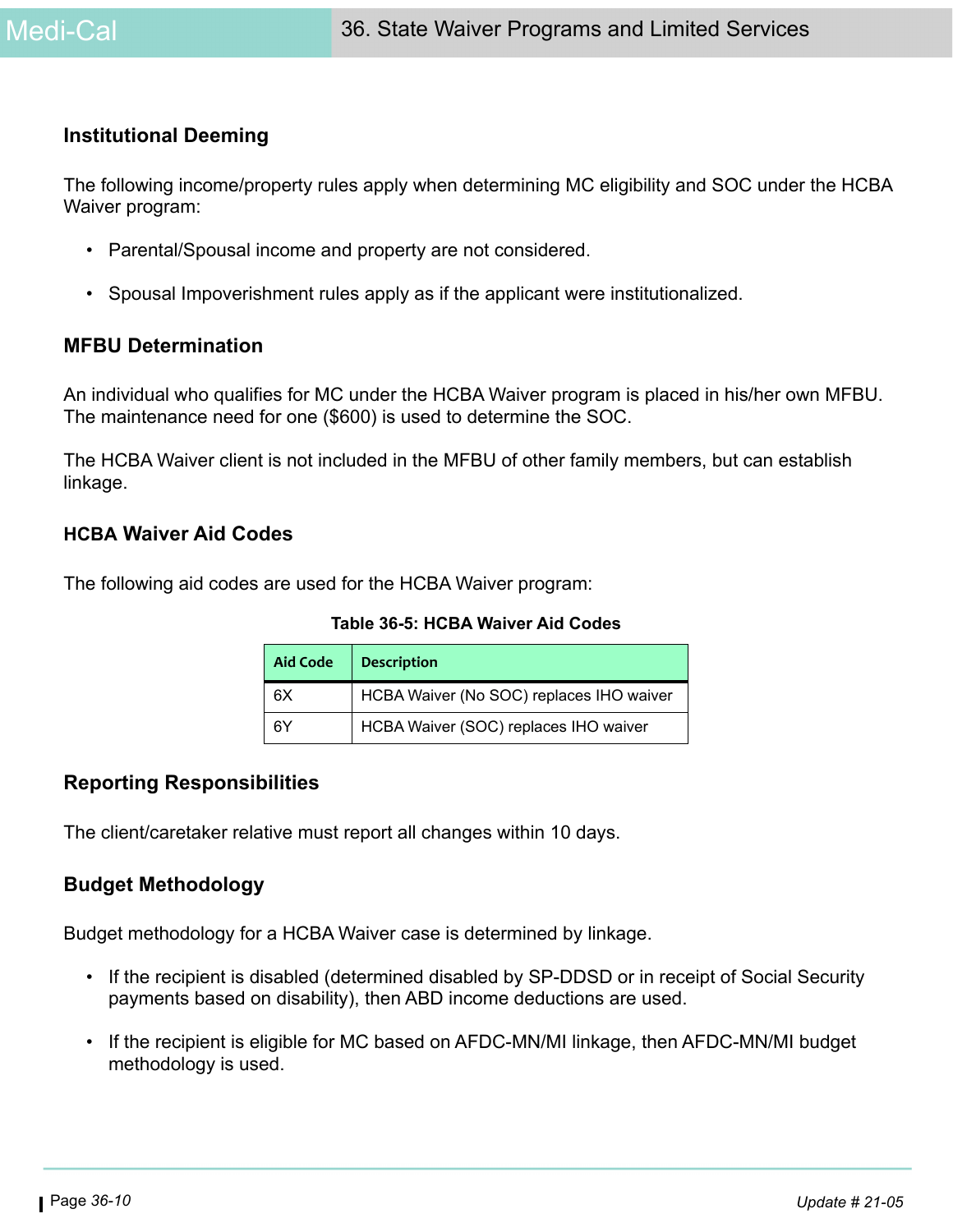

#### **Note:**

The same aid code is used whether the recipient has been determined disabled or not. The EW must enter the waiver information on the **Display Individual Attributes Summary** window on the *Health Care Information* tab to ensure that the correct budget methodology is used.

#### **HCBA Waiver Approval and Beginning Date of Aid**

Prior to case authorization, the EW must contact the Libertana representative listed on the referral form to:

- Notify them of potential eligibility or ineligibility,
- Request a HCBA Waiver Medical Eligibility Notice confirming medical eligibility, if not already received, and
- Request the effective date of the HCBA Waiver certification. The EW must inform the Libertana representative if retroactive coverage has been requested.

The beginning date of aid can be no earlier than the effective date of the HCBA Waiver certification.

#### **Notice of Action Requirement**

The EW must issue a NOA for approval (MC 343) or denial (MC 344) of MC to all HCBA Waiver applicants (this waiver is replacing MC IHO).

#### **Referring Agency**

Libertana Home Health is the referring agency for the HCBA Waiver. Their contact information is as follows:

Libertana Home Health 5805 Sepulveda Blvd Ste. 605 Sherman Oaks, CA 91411 Phone: 818-912-5000

### **36.1.3 MSSP Waiver**

The Department of Aging Multipurpose Senior Services Program (MSSP) Waiver allows EWs to determine eligibility using institutional deeming rules (spousal impoverishment) for a person who:

- Moves from the institution and returns home to their spouse, or
- Is already living at home with his or her spouse.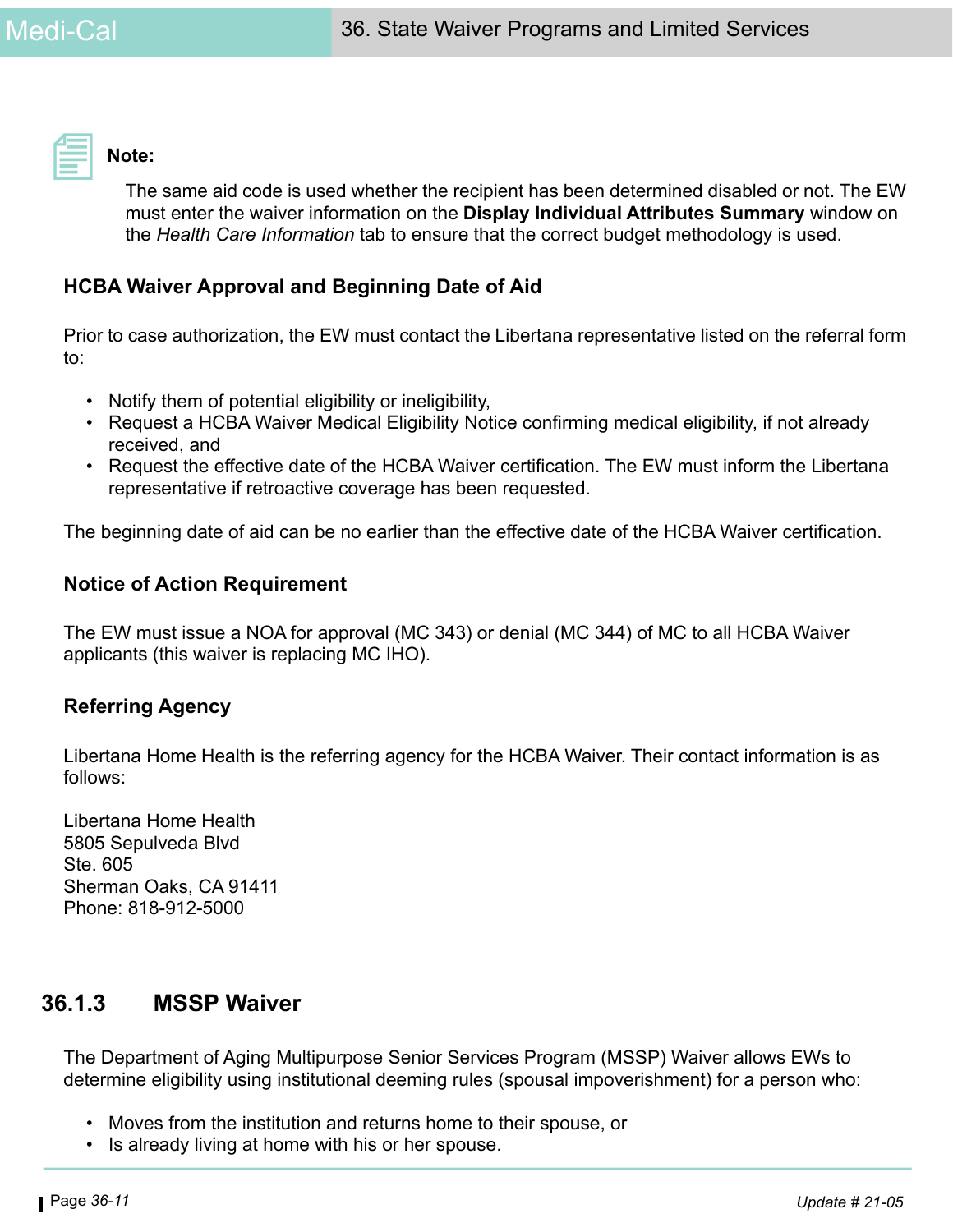#### **Benefits**

The MSSP provides interdisciplinary (nurse and social work) care management services including the coordination and use of existing community resources. Care managers initiate and monitor the process of assessments, case plan development, service arrangement, ongoing monitoring and reassessments of client's needs.

To arrange for services, care management staff first explore support that might be available through family, friends and community volunteers. Then they review existing publicly-funded services and make direct referrals. If needed services are not available through these resources, the care management team can authorize the purchase of some services from MSSP funds.

Eligible clients may be linked to services that include, but are not limited to:

- Care Management Personal care
	-
- Adult social day care Respite care
	-
- 
- Housing assistance Transportation
- Protective services Special communications
- Meal services Skilled nursing health care

#### **Eligibility Requirements**

The individual must meet the following MSSP eligibility requirements:

- Age 65 or older
- Eligible for full-scope MC
- Meets all other MC requirements (e.g., residency, etc.)
- Is medically certified for the MSSP by the local MSSP site
- Currently or would be ineligible for regular MC due to excess property, has or would have a SOC when spousal income and resources are considered.



#### **Note:**

If the client is eligible for zero SOC MC even when spousal income and resources are considered, then there is no need to set up an MSSP Waiver.

#### **Referring Agency**

The California Department of Aging (CDA) is the referring agency for the MSSP. CDA contracts with either public entities or private nonprofit agencies to operate the MSSP program at the local level.

In Santa Clara County, the Council on Aging of Silicon Valley (COASV) listed below will identify potentially eligible individuals for the MSSP waiver by reviewing the applicant's health, psychosocial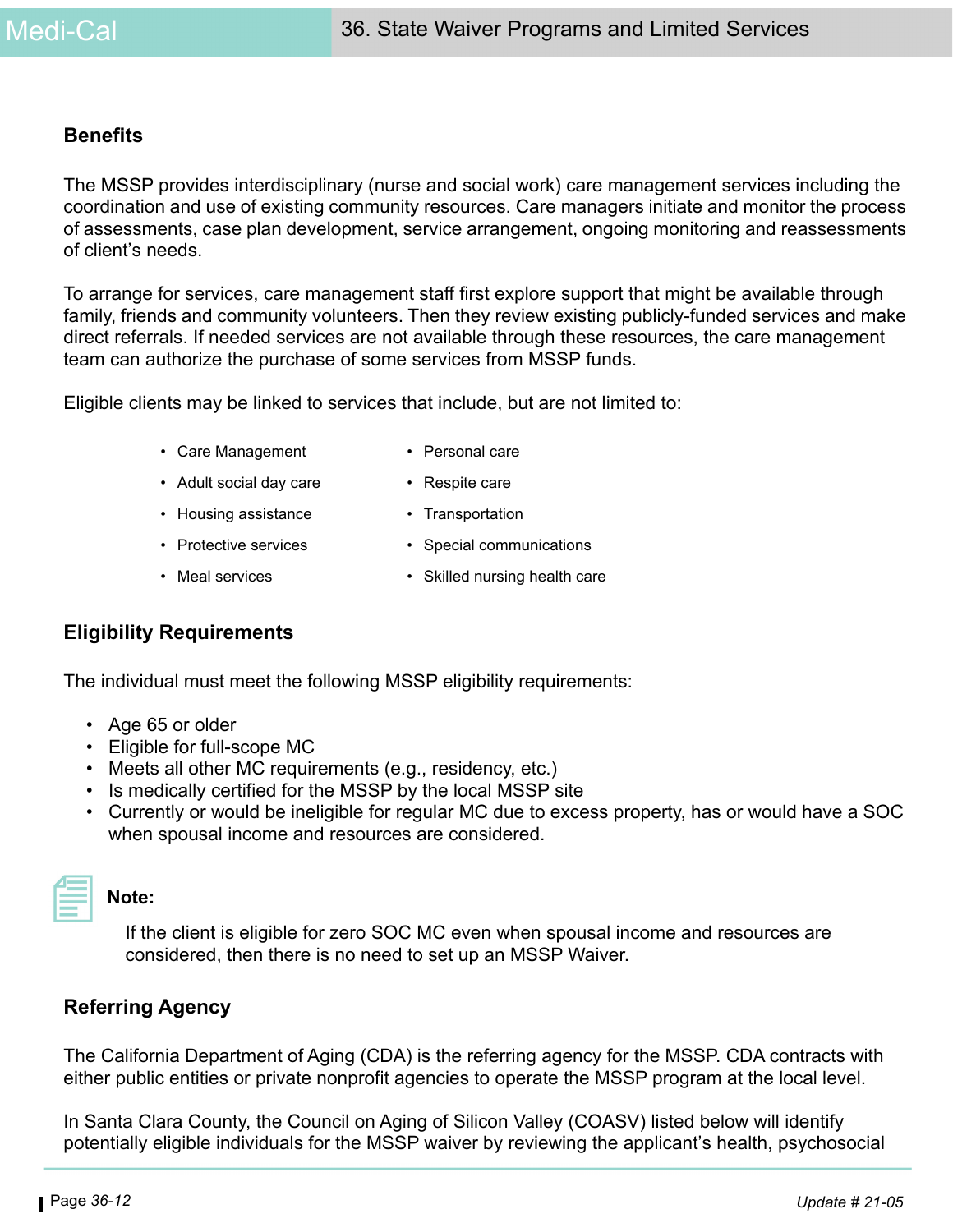needs, and functional status before making a referral to the Social Services Agency. COASV will refer and complete the "California Department of Aging (CDA) Waiver Referral" (MC 364) and mail it directly to the Assistance Application Center (AAC).

#### **Table 36-6:**

Council on Aging of Silicon Valley, Inc. 2115 The Alameda San Jose, CA. 95126 Phone: (408) 296-8290 Fax: (408) 249-8918

#### **Release of Information**

Eligibility Staff may share ongoing eligibility information with COASV. A release of information is not required.

#### **Redeterminations (RD)**

The EW must complete a MC redetermination annually. COASV is also required to complete an annual medical recertification for the MSSP waiver program.

COASV will forward a copy of the annual medical recertification to the EW which must be sent to IDM. If the EW has not received verification of recertification from COASV by the time the annual MC redetermination is due, the EW must request it from COASV for confirmation of medical eligibility for the MSSP waiver program.

#### **Termination of MSSP Waiver**

If the individual loses his/her medical certification for the MSSP Waiver, eligibility under the regular Medi-Cal program must be explored prior to discontinuance. A 10-day Notice of Action is required.

#### **Eligibility Determination**

When an MSSP referral form for a married applicant/ recipient is received and the EW determines that the individual is ineligible for MC due to excess community property or is eligible for MC but would end up with a SOC using regular MC rules, institutional deeming rules apply.

The following MC eligibility determination rules apply:

- The applicant/recipient is treated as if he or she was in LTC (institutionalized) for purposes of the treatment of income and resources.
- Spousal impoverishment rules apply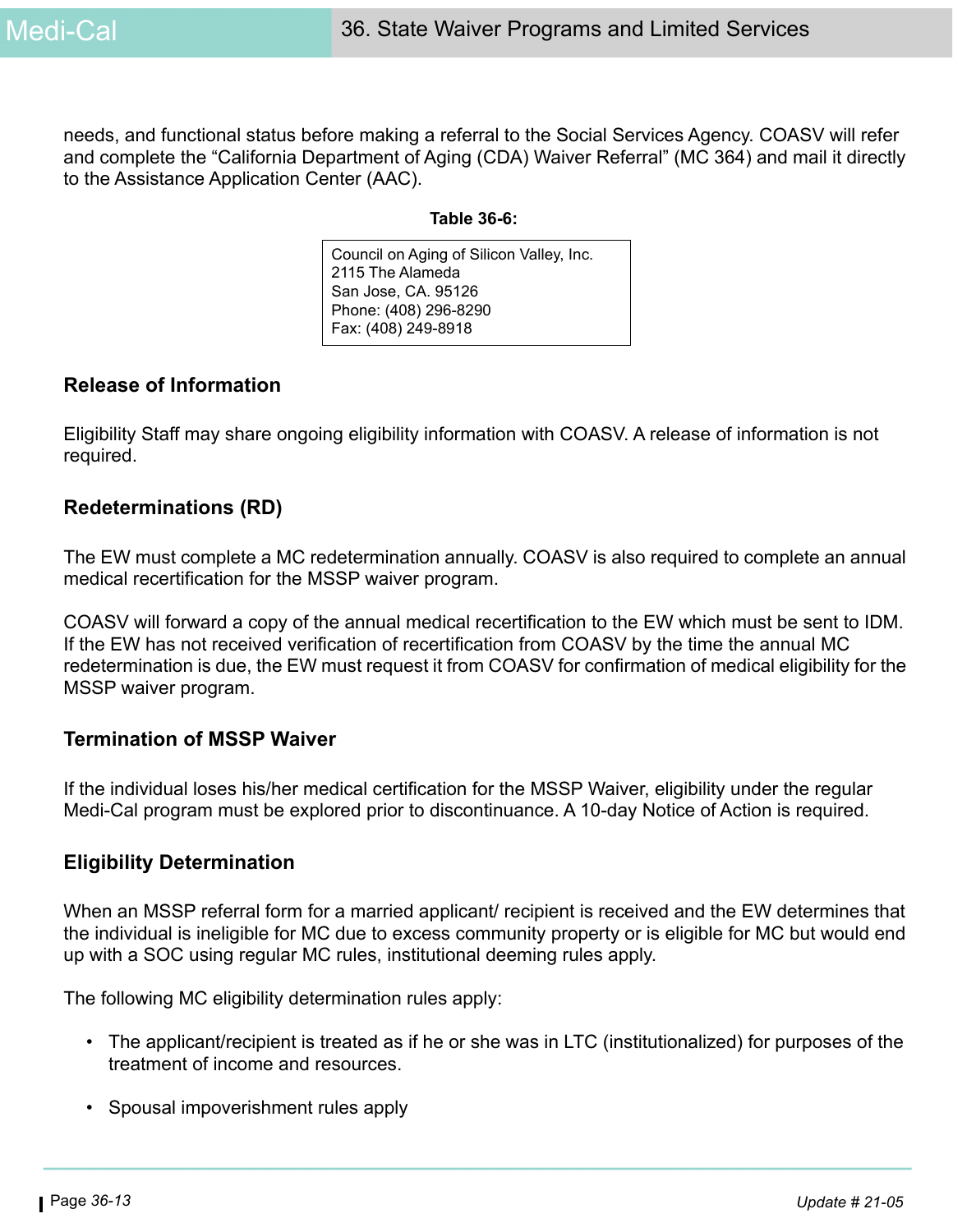- The MSSP eligible individual is in his/her own MFBU. The MSSP individual may be used to link other family members (i.e., ABD-MN) even though the MSSP individual is not in the family's MFBU.
- The individual must be eligible for full scope MC benefits.
- The EW must use the most beneficial full-scope MC program applicable to the client (i.e., Pickle, Aged and Disabled Federal Poverty Level Program, ABD-MN program). Eligibility is based on the individual's own income and resources, including amounts remaining after spousal impoverishment rules are applied.

#### **MFBU Determination**

An individual who qualifies for MC under the MSSP Waiver program is placed in his/her own MFBU.

| IF                                                                                  | THEN                                                                                               |
|-------------------------------------------------------------------------------------|----------------------------------------------------------------------------------------------------|
| There are multiple individuals in the same<br>household applying for these waivers, | Each person is in his/her own MFBU.                                                                |
| Other family members are applying for or<br>are receiving regular MC,               | The MSSP eligible individual is in their own MFBU but can be used to link other family<br>members. |

#### **Table 36-7: MFBU Determination**

#### **MSSP Determination For a New Applicant**

The following procedures are followed when determining Medi-Cal under the MSSP waiver program:

#### **Table 36-8: MSSP Process**

| <b>STEP</b>    | <b>WHO</b>                            | <b>ACTION</b>                                                                                                                                                                                                                         |
|----------------|---------------------------------------|---------------------------------------------------------------------------------------------------------------------------------------------------------------------------------------------------------------------------------------|
|                | COASV                                 | Initiates an application by mailing a "California Department of Aging Waiver Referral" (MC 364) to<br>Assistance Application Center (AAC).                                                                                            |
| $\overline{2}$ | <b>COASV Contact</b><br>Person at AAC | Receives the MC 364 and monitors the status.                                                                                                                                                                                          |
| 3              | Clerical                              | Follows application processing per District Office procedures:<br>Completes the SAWS 1 and SCD 41<br>Note:<br>The date the county receives the referral form is to be used as the date of<br>application.<br>Performs file clearance. |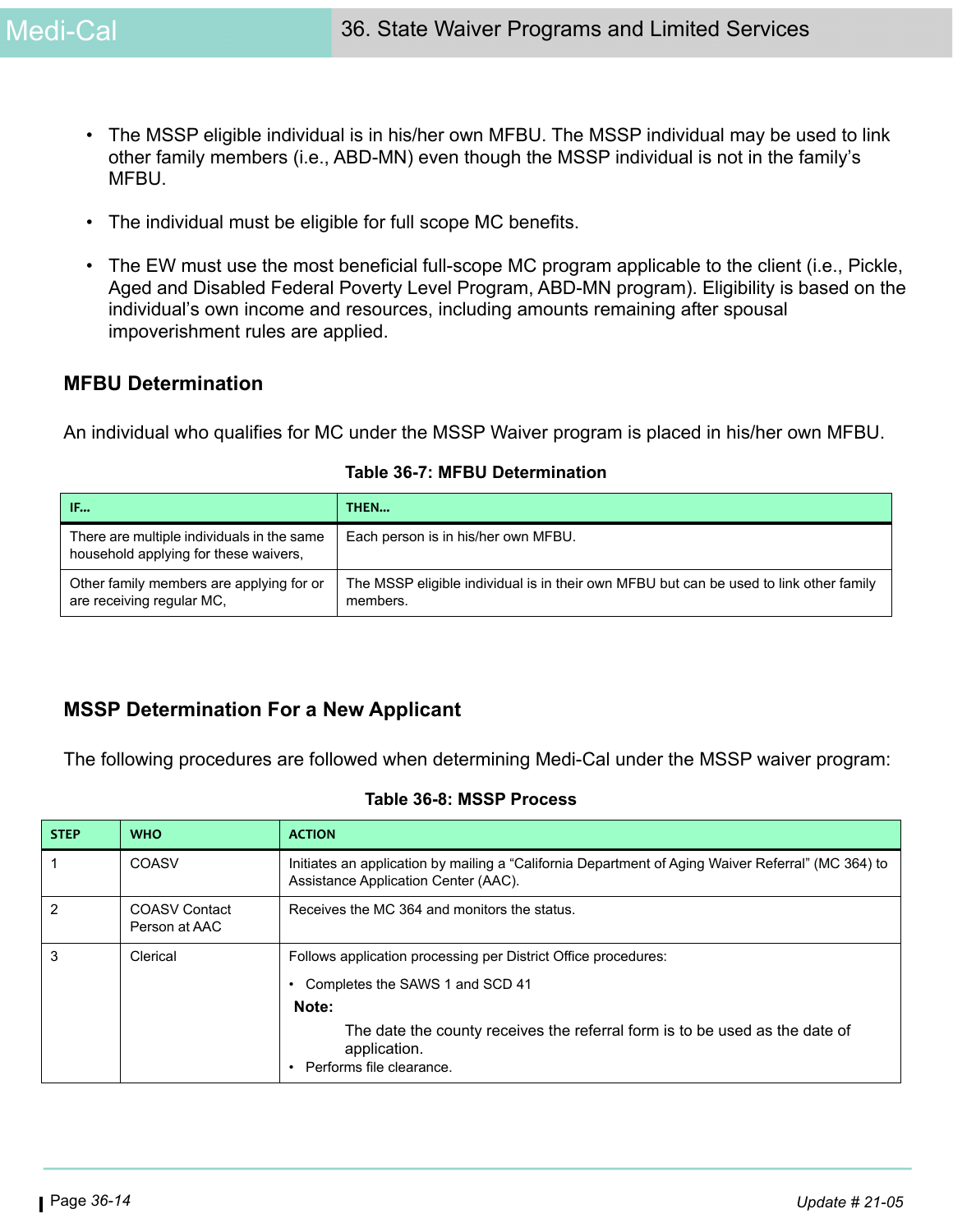#### **Table 36-8: MSSP Process**

| <b>STEP</b> | <b>WHO</b>           | <b>ACTION</b>                                                            |                                                                              |
|-------------|----------------------|--------------------------------------------------------------------------|------------------------------------------------------------------------------|
| 4           | <b>COASV Contact</b> | Assigns the application as follows:                                      |                                                                              |
|             | Person at AAC        | If there is:                                                             | Then:                                                                        |
|             |                      | An open case record,                                                     | Refer the application to the current worker's<br>supervisor.                 |
|             |                      | No open case record,                                                     | Refers the application to an EW Supervisor<br>who then assigns it to the EW. |
| 5           | EW                   | Completes the regular application process.                               |                                                                              |
|             |                      | Determines if there is a SOC under the MSSP Waiver program.<br>$\bullet$ |                                                                              |

### **MSSP Determination for a Currently Eligible Medi-Cal Recipient**

The following procedures are to be followed when the MC 364 is received by a continuing EW:

#### **Table 36-9: MSSP Determination for MC Recipient**

| <b>STEP</b>                                                                                                                                                       | <b>WHO</b>           | <b>ACTION</b>                                                                                                                                  |
|-------------------------------------------------------------------------------------------------------------------------------------------------------------------|----------------------|------------------------------------------------------------------------------------------------------------------------------------------------|
|                                                                                                                                                                   | <b>EW Supervisor</b> | Receives the MC 364. Establishes a control system and assigns to current EW.                                                                   |
| 2                                                                                                                                                                 | EW                   | Completes case processing as follows:<br>Receives the MC 364.<br>Reviews case to determine Medi-Cal eligibility under the MSSP Waiver program. |
| Note: The EW must send an MSSP approval, denial or discontinuance NOA as follows:<br>1) Original to the MSSP individual<br>2) Copy to COASV (MSSP referring site) |                      |                                                                                                                                                |

#### **MSSP Examples**

#### Example 1

John is a 70-year-old applicant who is referred to the county by the COASV. He is living at home with his spouse. They have no minor children living in the home. The EW determines that he is property eligible but is not eligible for the Aged and Disabled (A&D) Federal Poverty Level Program and would have a SOC as an ABD-MN person. The EW then applies spousal impoverishment rules. John may allocate the lesser of his maximum income available for allocation or the community spouse income allocation (CSIA) to his spouse. His monthly SOC is based on the remaining amount of his income.The EW approves and sets up the individual in the appropriate MSSP aid code. If his spouse has income and is receiving MC, his spouse may have an increased SOC due to the new CSIA and a 10-day NOA is required.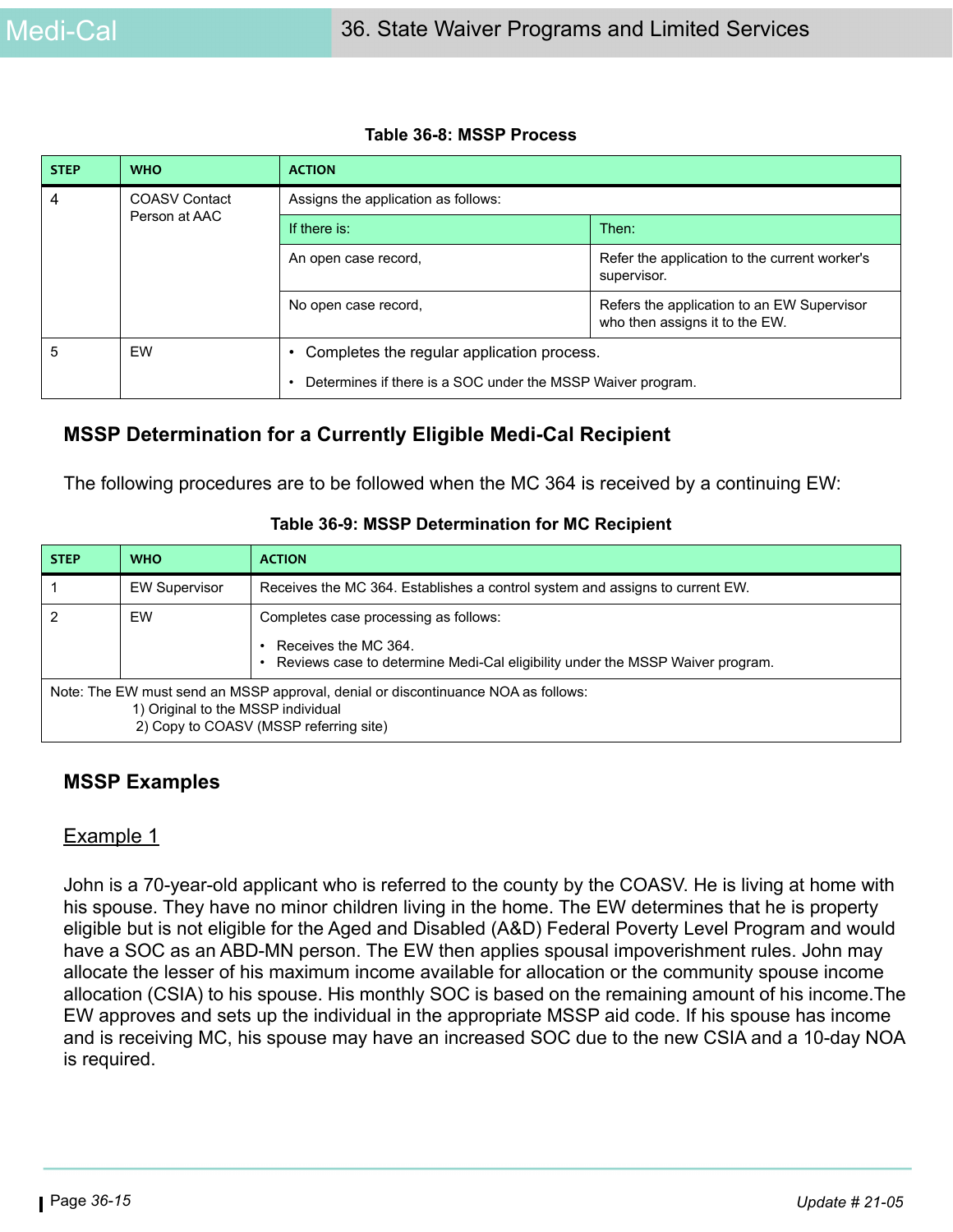#### Example 2

Tom is 65 years old and currently eligible in the ABD-MN program with a monthly SOC of \$1,000. The EW receives the MSSP referral. He is living at home with his spouse and there are no minor children in the home. After the EW applied the spousal impoverishment rules, he is determined eligible for no SOC MSSP.

#### Example 3

Paul is 80 years old and referred to the county for an MSSP evaluation. He is living at home with his spouse and there are no minor children in the home. The EW determines that he is property ineligible for any MC program and his own income is below the ABD-MN limit. The EW then applies the spousal impoverishment rules and finds him to be property eligible. Since his income is already below the ABD-MN limit, there is no need to allocate any of his income to his spouse.

# **36.2 Severely Impaired Working Individuals Program**

The SSI program encourages severely disabled individuals to seek and maintain employment through a work incentive program known as the Continued Medicaid Eligibility program. This program provides zero MC to working SSI beneficiaries even if their earnings are too high to allow an SSI cash payment. These individuals appear on MEDS as SSI/SSP recipients (i.e. Aid Code 60), but do not receive a cash grant.

An individual terminated from Continued Medicaid Eligibility for reasons other than his/her earnings and who continues to be blind/disabled is potentially eligible for the Severely Impaired Working Individual program (Aid Code 8G).

### **36.2.1 Eligibility Requirements**

Individuals terminated from Continued Medicaid Eligibility may be eligible for zero SOC MC under the Severely Impaired Working Individual program. The individual must meet all of the following four basic requirements:

- Depends on MC to continue working,
- Meets all SSI/SSP requirements, except for earnings,
- Does not have sufficient earnings to replace SSI cash benefits, Medicaid and the cost of publicly funded personal and attendant care, and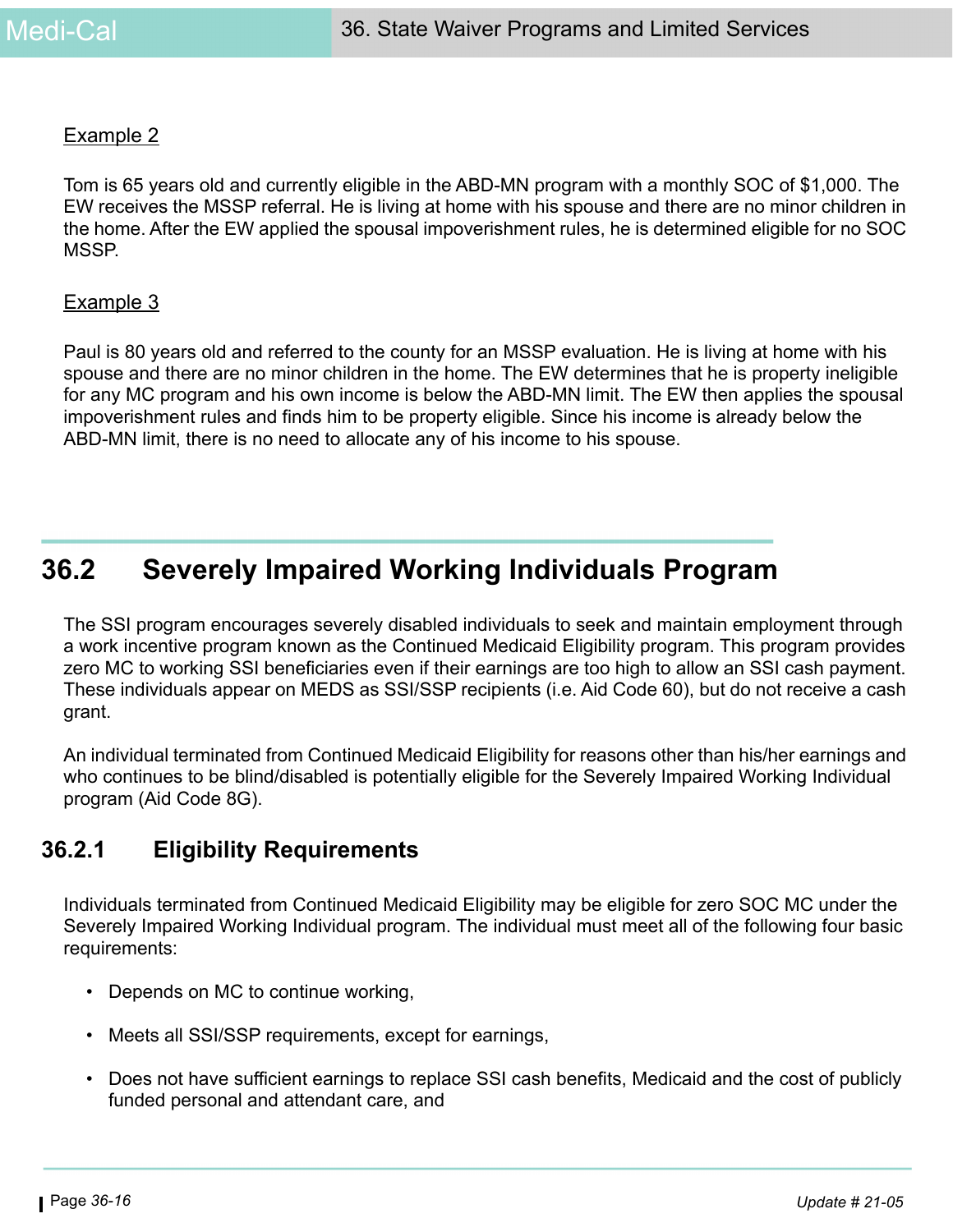• Received SSI or Continued Medicaid Eligibility in the month immediately preceding the first month eligibility for the Severely Impaired Working Individual program.

Spousal/parental income and property are considered when determining if the applicant meets the requirements listed above.

#### **HCBA Waiver Referral**

A Severely Impaired Working Individual frequently meets the criteria for medical certification under the HCBA Waiver program. If the above criteria is not met when spousal/parental income and property is considered, the EW will refer to Libertana for potential HCBA Waiver eligibility.

#### **Procedure**

MC applicants applying for the Severely Impaired Working Individual program will identify themselves to the EW. It is anticipated that very few individuals will fall into this category. Should one be encountered, ask the MC Liaison contact the MC Program Coordinator for complete procedures.

# **36.3 Spousal Impoverishment Provisions at Initial Request for Services**

Spousal impoverishment provisions must be applied immediately in the following circumstances:

- The client requests in-home support or otherwise indicates a need for IHSS and provides verification that he/she would required nursing facility level of care for 30 consecutive days in the absence of IHSS. This can be verified by:
	- A completed MC 604 MDV
	- A completed needs assessment by IHSS
- The EW is made aware of the client's request for any of the waivers listed below and provides verification that he/she would require nursing facility level of care for 30 consecutive days in the absence of the waiver. This can be verified by:
	- A completed MC 604 MDV
	- A completed needs assessment by IHSS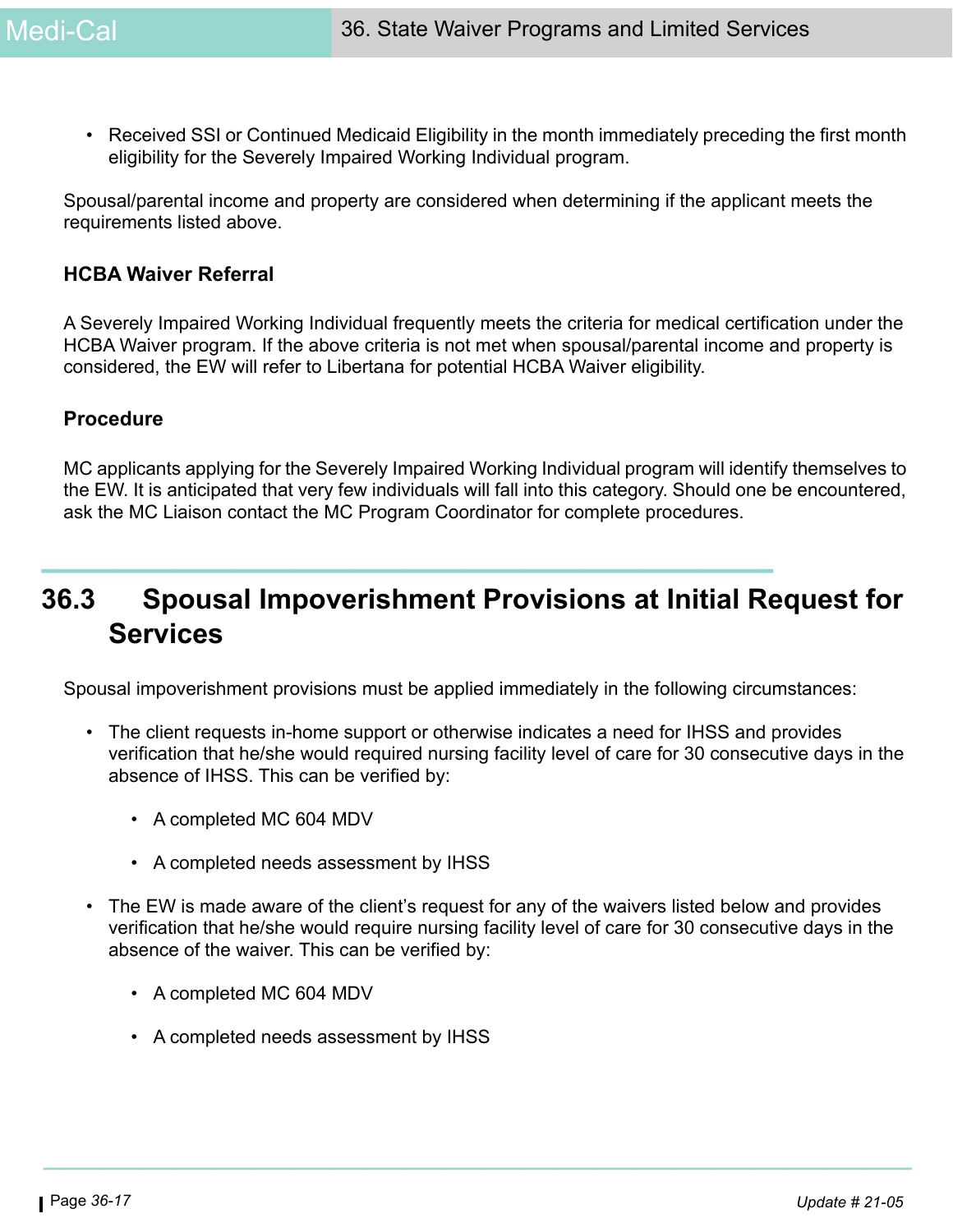

#### **Note:**

Spousal impoverishment provisions also apply when an individual is already eligible for a waiver. This section only refers to those individuals who have requested a waiver or IHSS but have not yet been approved.

### **36.3.1 Impacted Waivers and Programs**

The impacted waivers and programs are as follows:

- Developmental Disabilities State Plan Services
- Assisted Living Waiver
- Cal Medi-Connect Duals Demonstration Project for members eligible to receive Home and Community-Based Services and who would require institutionalization in the absence of HCBS instead of institutional services provided under Care Plan Options
- California Community Transitions Home and Community-Bases Services Money Follows the Person Grant
- CBAS Medi-Cal 2020 Demonstration Waiver Benefit
- Home and Community-Based Services for Persons with Developmental Disabilities (HCBS-DD) Waiver
- Human Immunodeficiency Virus/Acquired Immunodeficiency Syndrome (HIV/AIDS) Waiver
- Multi-purpose Senior Services Program (MSSP) Waiver
- Home and Community-Based Alternatives (HCBA) Waiver (formerly NF/AH)
- Pediatric Palliative Care Waiver
- Program of All-Inclusive Care for the Elderly
- Self-Directed Program for Persons with DD Waiver (program in the approval process)
- Senior Care Action Network Fully Integrated Dual Eligible Special Needs Plan
- IHSS Community First Choice Option (CFCO)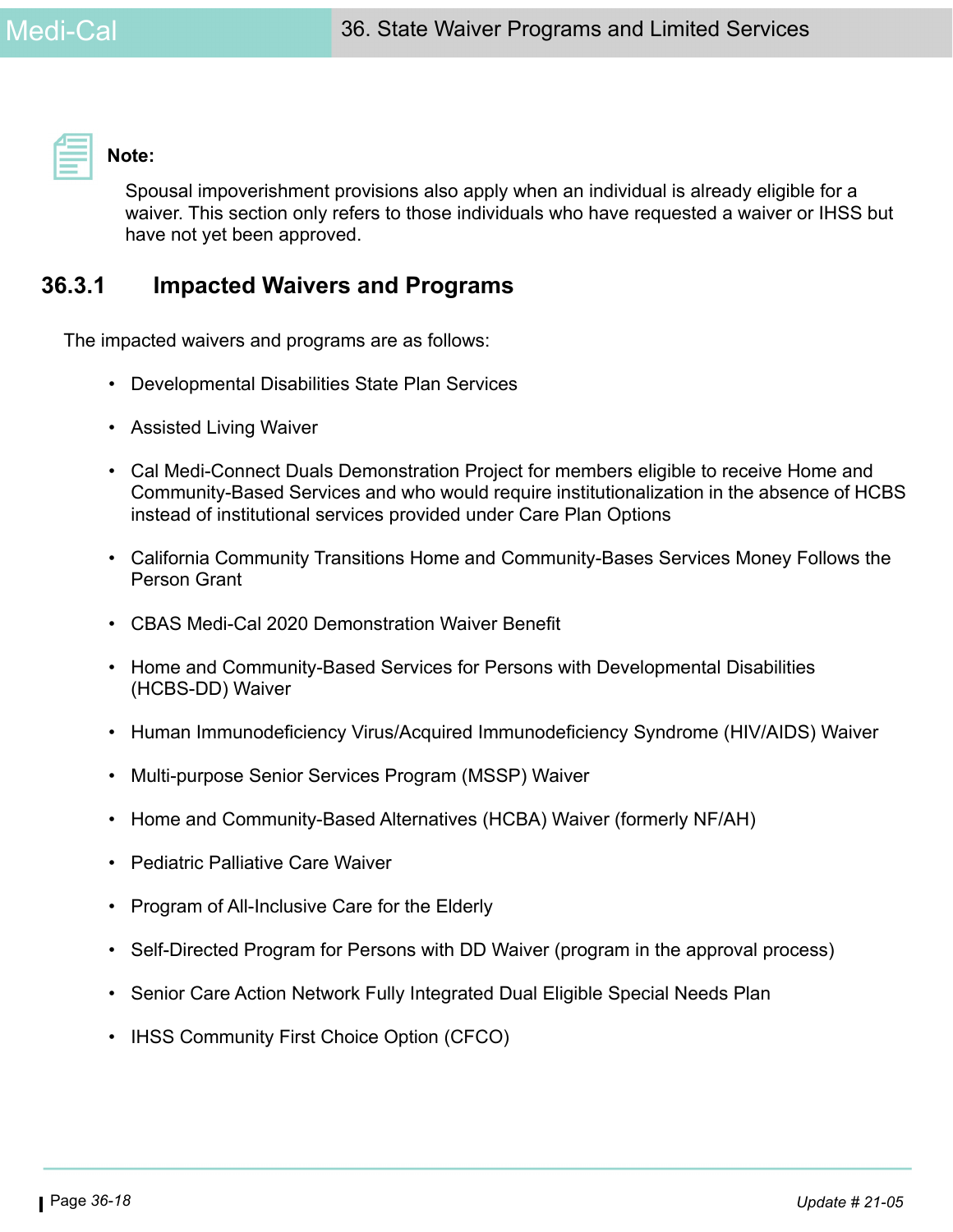

#### **Important**:

If the Community Spouse becomes institutionalized or requests one of the Impacted Waivers or Programs, he or she no longer meets the definition of Community Spouse and the spousal impoverishment provisions no longer apply.

### **36.3.2 Doctor's Verification Form (MC 604 MDV)**

The MC 604 MDV can be used to verify that the client would likely require nursing facility level of care for 30 consecutive days in the absence of HCBS. This form must be used when there is no other verification from the Waiver administrator. The EW should complete the **Patient's Information** section on the first page and the client must complete the **Patient Authorization** section on the second page.

#### **Note:**

The *Witness* section is only required when the client signs their name with an X or illegible/foreign characters.

If the doctor does not return the form within 10 business days, contact the doctor's office to confirm they received the form and send another copy if they did not. The client can bring the form to the doctor if they choose to, however, the doctor must return the form to the county. If the client returns the form to the county, the Eligibility Worker (EW) must call the doctor's office to confirm the validity of the form. If the EW still does not receive the form after an additional 10 days, advise the client that they will be evaluated for Medi-Cal without the application of spousal impoverishment rules until a needs assessment is provided by the Waiver administrator or the MC 604 MDV is provided by a doctor.

If the needs assessment or MC 604 MDV is later provided, reevaluate MC using spousal impoverishment rules as of the date of application or date of initial request (whichever was more recent).

### **36.3.3 Continuous Period**

Once it is determined that the client meets all of the above requirements, a Continuous Period period begins. The EW must instruct the client to report when they are approved or denied for the requested waiver/program. The EW must follow up at the next Redetermination if the client has not reported the status by then.

Continue to apply spousal impoverishment rules until:

- Verification is received stating the client did not meet the requirements for the requested waiver,
- The Community Spouse (non-Waiver spouse) becomes institutionalized or requests a waiver/program, OR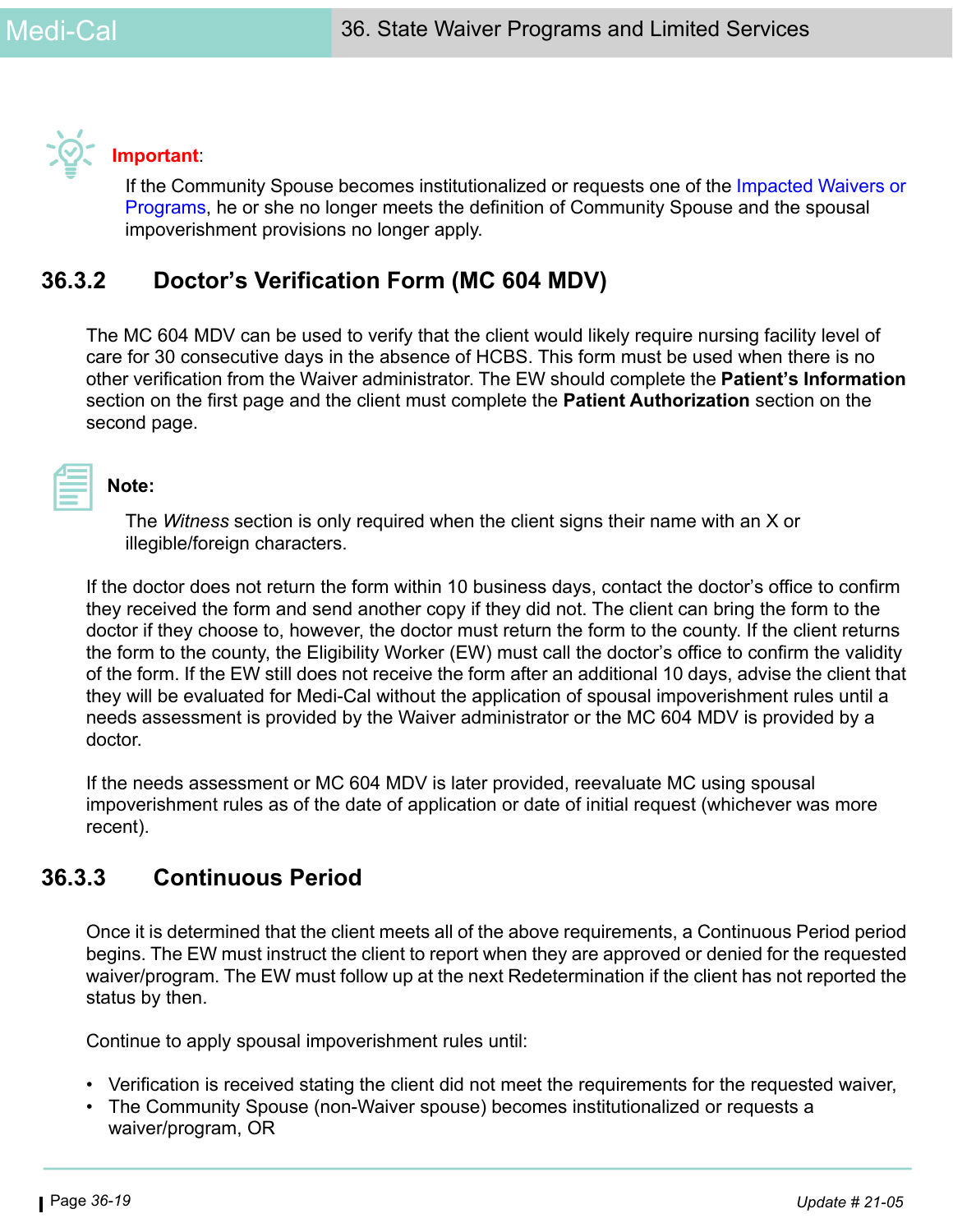- One of the following changes in circumstances occurs:
	- Death,
	- Moves out of state,
	- Marriage ends, OR
	- No longer in need of services



#### **Important**:

A Continuous Period does not end when an individual on one of the Impacted Waivers/Programs is institutionalized.

### **36.3.4 Waiver-Specific Exemptions**

Special exemptions allowed by waivers (e.g., the board and care income deduction for the Assisted Living Waiver) must not be applied prior to approval for the waiver. After the deduction of the CSRA from the spouses' combined community and separate property, any special waiver exemptions apply. After the deduction of the spousal income allocation, any special waiver deductions apply to the Waiver Spouse's net nonexempt income remaining before the SOC result is determined.

If the waiver the individual becomes eligible for allows an income allocation to the Community Spouse, then institutional deeming no longer applies.

### **36.3.5 CalWIN Functionality**

Due to system limitations, a workaround is required for these cases. Refer to Systems Announcement 338 for more information.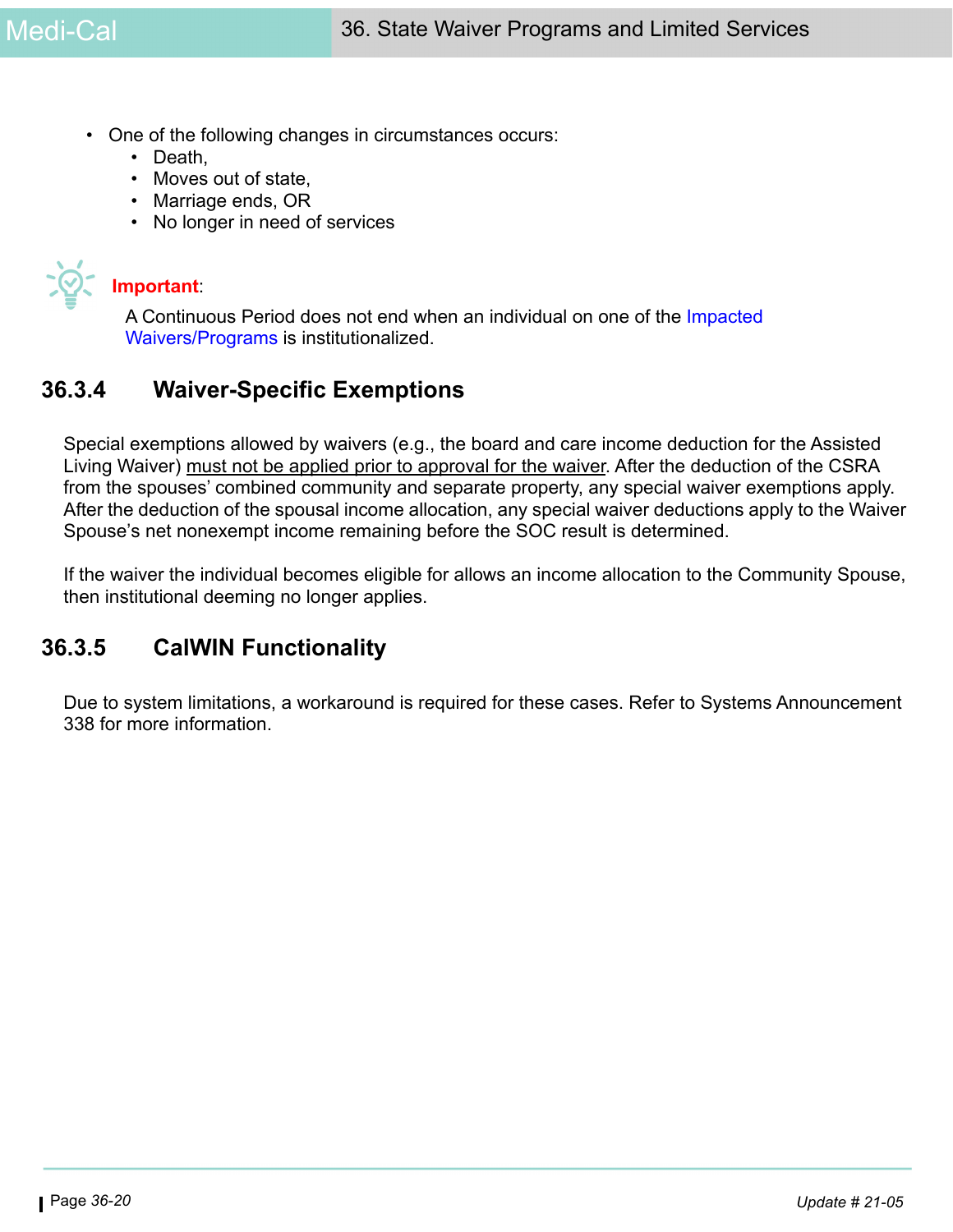## **36.3.6 Spousal Impoverishment Process**

Follow the steps below when an individual requests a Waiver/IHSS.

|  |  | <b>Table 96: Spousal Impoverishment Process</b> |  |
|--|--|-------------------------------------------------|--|
|--|--|-------------------------------------------------|--|

| <b>Step</b>    | <b>Action</b>                                                                                |                                                                                                                                                                                                                          |      |                                                                                                                                                                                                                                         |  |
|----------------|----------------------------------------------------------------------------------------------|--------------------------------------------------------------------------------------------------------------------------------------------------------------------------------------------------------------------------|------|-----------------------------------------------------------------------------------------------------------------------------------------------------------------------------------------------------------------------------------------|--|
| $\mathbf{1}$ . | Note:                                                                                        | Refer the client to IHSS or a Waiver administrator as appropriate (refer to chart below).<br>If the client has already applied for a Waiver or IHSS CFCO, a referral is not necessary.                                   |      |                                                                                                                                                                                                                                         |  |
|                | If the client                                                                                | Then                                                                                                                                                                                                                     |      |                                                                                                                                                                                                                                         |  |
|                | Is eligible for zero-SOC<br>MC or unmarried,                                                 | Evaluate eligibility per normal business process.                                                                                                                                                                        |      |                                                                                                                                                                                                                                         |  |
|                | Is married and<br>ineligible due to<br>property or is only<br>eligible for MC with a<br>SOC, | Complete the Patient's Information section of the MC 604 MDV and mail to the client's doctor.<br>Note:<br>If the client has a Needs Assessment from the waiver administrator or IHSS, the MC 604 MDV is not<br>required. |      |                                                                                                                                                                                                                                         |  |
|                |                                                                                              | If the form is                                                                                                                                                                                                           | Then |                                                                                                                                                                                                                                         |  |
|                |                                                                                              | Not returned, or indicates the client<br>would not require 30 or more<br>consecutive days of Skilled Nursing<br>Facility level of care in the absence of<br>the waiver/IHSS,                                             |      | Evaluate eligibility per normal business process. Do not transfer the case.                                                                                                                                                             |  |
|                |                                                                                              | Returned indicating the client would<br>require 30 or more consecutive days of<br>Skilled Nursing Facility level of care in<br>the absence of the waiver/IHSS,                                                           |      | Transfer the case to Intake at the Medi-Cal Benefit Assistance (MBA)<br>office or to the Continuing Benefits Service Center (BSC) LTC unit (as<br>applicable). These specialized units will proceed to the next step for<br>processing. |  |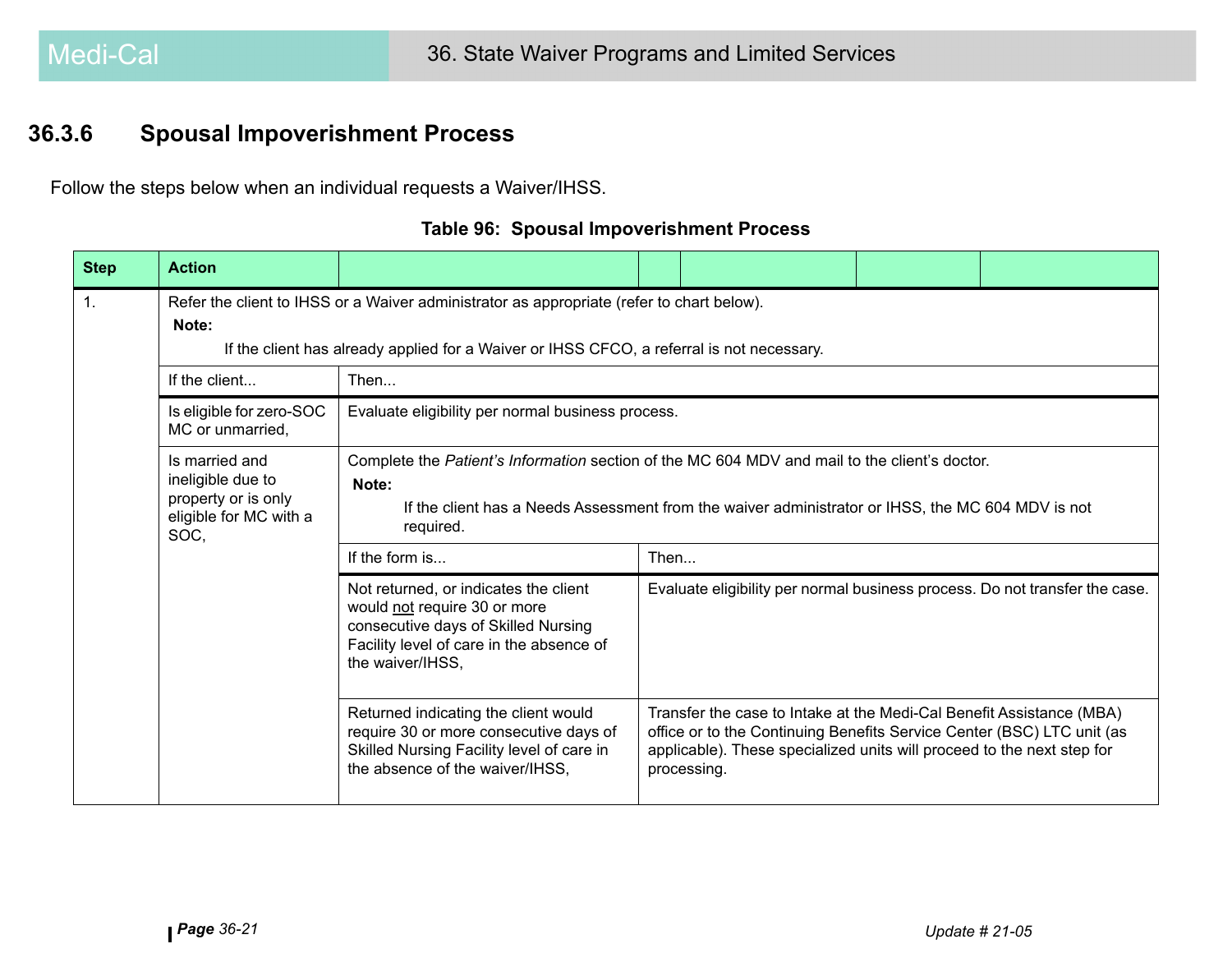#### **Table 96: Spousal Impoverishment Process**

| <b>Step</b> | <b>Action</b>                                                 |                                                                                                                                                                                                                                                                                                                                                                                                                                                                                                                                                                                                                                                                                                                                                             |  |  |
|-------------|---------------------------------------------------------------|-------------------------------------------------------------------------------------------------------------------------------------------------------------------------------------------------------------------------------------------------------------------------------------------------------------------------------------------------------------------------------------------------------------------------------------------------------------------------------------------------------------------------------------------------------------------------------------------------------------------------------------------------------------------------------------------------------------------------------------------------------------|--|--|
| 2.          | Note:                                                         | Determine if the client is property eligible. The Waiver/IHSS spouse's property must be under the Community Spouse Resource Allowance plus<br>\$2,000 (the property limit for one) in order to be property eligible in the initial determination. Once eligibility is approved, the client would then<br>have 90 days to transfer all but \$2,000 of the property out of their name.<br>Periods of Ineligibility do not apply to this population as they are not in a Skilled Nursing Facility.<br>If the client is not property eligible, deny/discontinue the case.                                                                                                                                                                                       |  |  |
| 3.          |                                                               | Complete the "Budgets for HCBS Spousal Impoverishment" (SCD 2511) for evaluations on or prior to November 30, 2020. Complete the<br>"Budget Steps for HCBS SI 12/2020" (SCD 2589) for evaluations on or after December 1, 2020.<br>Complete the Potential Spousal Income Allocation section on page 1. Complete Budget A which evaluates for A&D FPL. If the client is<br>determined eligible at the end of Budget A, proceed to the next Step in this workflow. If the client is ineligible at the end of Budget A, continue<br>completing Budget B for 250% WDP eligibility. If the client is ineligible at the end of Budget B, complete Budget C to determine if the client is<br>eligible for MN/MI. Refer to Systems Announcement 338 for an example. |  |  |
| 4.          |                                                               | Follow the steps in Systems Announcement 338 for required CalWIN entries.                                                                                                                                                                                                                                                                                                                                                                                                                                                                                                                                                                                                                                                                                   |  |  |
| 5.          |                                                               | If the client is determined eligible under HCBS Spousal Impoverishment provisions while they are applying or on a waitlist for one of the<br>specified waivers/programs, instruct the client to notify the county when they are approved/denied.                                                                                                                                                                                                                                                                                                                                                                                                                                                                                                            |  |  |
|             | If the client                                                 | Then                                                                                                                                                                                                                                                                                                                                                                                                                                                                                                                                                                                                                                                                                                                                                        |  |  |
|             | Reports they have<br>been approved for the<br>waiver/program, | Document in Case Comments that the individual has been approved for the waiver/program.                                                                                                                                                                                                                                                                                                                                                                                                                                                                                                                                                                                                                                                                     |  |  |
|             | Reports they have<br>been denied for the<br>waiver/program,   | • Reevaluate Medi-Cal without applying Spousal Impoverishment provisions. If the individual was removed from a<br>combo CF/MC case and put on an MC-only case, discontinue the MC-only case and reevaluate the individual for<br>MC on the original case with the rest of their household.<br>• Remove the Spousal Impoverishment Special Indicator.<br>• Case Comment                                                                                                                                                                                                                                                                                                                                                                                      |  |  |
| 6.          | Does not report<br>anything before the<br>next RD,            | The EW must follow up with the waiver/program administrator, or request verification from the client regarding<br>whether or not the waiver has been approved/denied or if the client is still on the waitlist.                                                                                                                                                                                                                                                                                                                                                                                                                                                                                                                                             |  |  |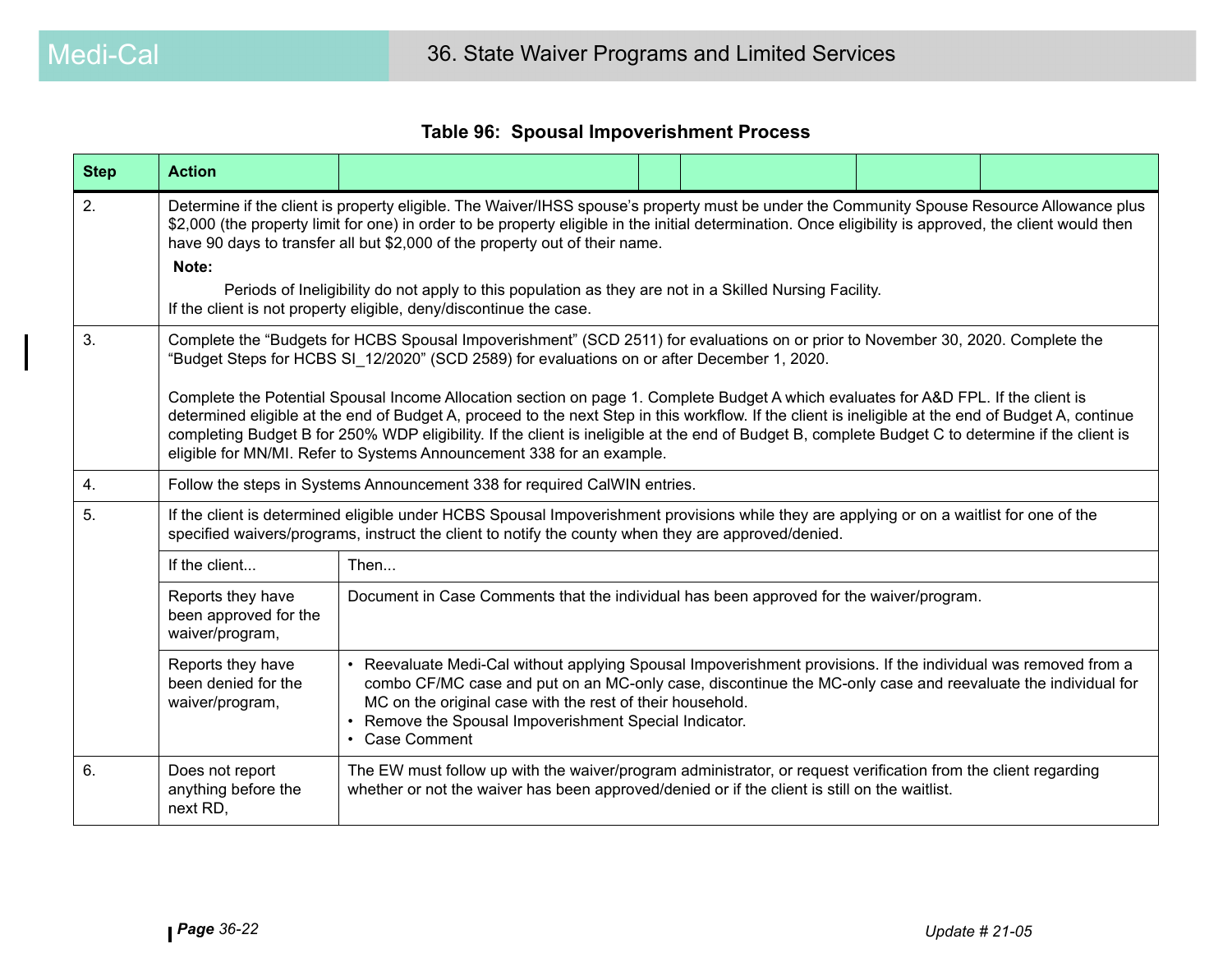### **36.3.7 Community Spouse Applies for MC, Becomes Institutionalized, or Requests Waiver/Program**

if the Community Spouse requests MC then he/she will need to spend down his/her property to the property limit for one. A spousal income allocation would still be allowed and the spouses can adjust the amount however they determine will best preserve their eligibility.

If the Community Spouse becomes institutionalized or requests a waiver/IHSS, spousal impoverishment provisions no longer apply.

#### **Example 1**

Israel, a Community Spouse, decides to apply for Medi-Cal and has net nonexempt income that is \$200.00 under the A&D FPL limit and had previously been receiving a higher spousal income allocation from Judy, the Waiver Spouse. If the couple decides it is more beneficial to ensure zero SOC eligibility for Israel, they may decide to reduce or stop the spousal income allocation, even though this would increase the net nonexempt income of Judy and potentially increase her SOC.

| Judy's Income                        | Israel's Income                                                                                  |
|--------------------------------------|--------------------------------------------------------------------------------------------------|
| \$2,000.00 (Social Security)         | \$900.00 (Social Security)                                                                       |
| -\$20.00 (Income Deduction)          | -\$120.90 (Medicare Premium)                                                                     |
| -\$120.90 (Medicare Premium)         | =\$779.10 (Gross income minus Other Health<br>Insurance)                                         |
| -\$230.00 (Standard Deduction)       | \$3,023.00 (MMMNA for 2017)                                                                      |
| -201.90 (Spousal Income Allocation)  | +201.90 (Israel wants MC under the A&D FPL<br>program, therefore only \$201.90 may be allocated) |
| $= $1,427.00$ (Net nonexempt income) | $= $981.00$                                                                                      |
| -\$600.00 Maintenance Need for 1     | -\$981.00 (A&D FPL Income Limit for 2017)                                                        |
| $= $827.00 (SOC)$                    | \$0 (Excess Income)                                                                              |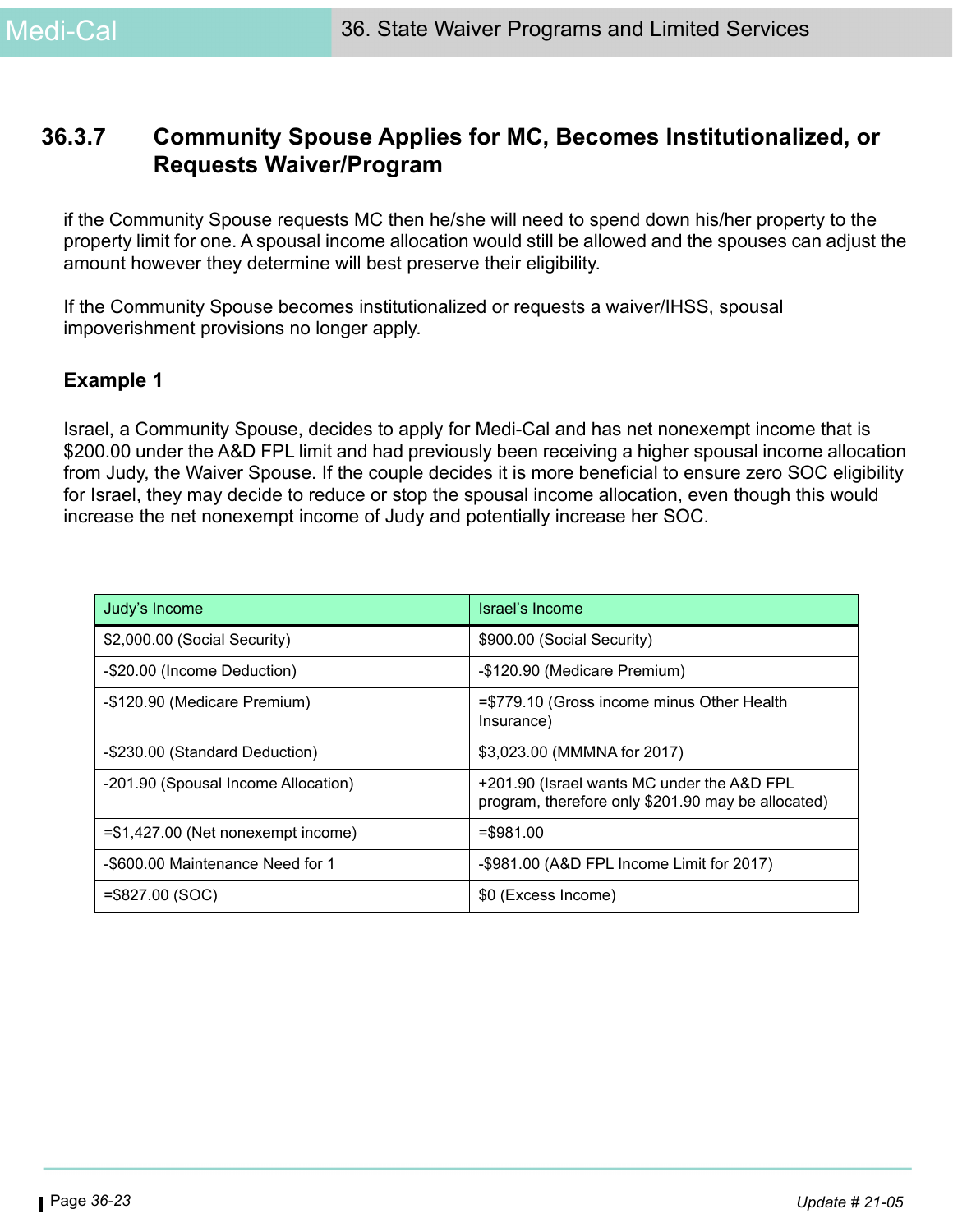#### **36.3.8Waiver and Programs Eligibility Chart**

| Program                                                                                    | <b>Description</b>                                                                                                                                                                                                                                                                       | <b>Target Criteria</b>                                                                                                                                                                                                                                                                                                                                                                             | <b>Waiver</b><br><b>Administrator</b>                            | <b>Referral Contact</b>                                    |
|--------------------------------------------------------------------------------------------|------------------------------------------------------------------------------------------------------------------------------------------------------------------------------------------------------------------------------------------------------------------------------------------|----------------------------------------------------------------------------------------------------------------------------------------------------------------------------------------------------------------------------------------------------------------------------------------------------------------------------------------------------------------------------------------------------|------------------------------------------------------------------|------------------------------------------------------------|
| <b>Assisted Living Waiver</b>                                                              | Offers Medi-Cal members the choice of residing<br>in an assisted living setting as an alternative to<br>long term care placement in a nursing facility.                                                                                                                                  | • Ages 21 and older<br>• Must be eligible for zero-SOC Full<br>Scope Medi-Cal<br>• Must otherwise require Skilled<br>Nursing Facility level of care<br>• Available in facilities located in the<br>following counties: Alameda, Contra<br>Costa, Fresno, Kern, Los Angeles,<br>Orange, Riverside, Sacramento, San<br>Bernardino, Santa Clara, San Diego,<br>San Joaquin, San Mateo, and<br>Sonoma. | Department of<br><b>Health Care</b><br><b>Services</b><br>(DHCS) | Institute on Aging-<br>Complete the online<br>intake form. |
| Cal Medi-Connect<br><b>Duals Demonstration</b><br>Project                                  | Fully integrated health plan model that provides<br>coordinated health care and LTSS delivery to<br>seniors and people with disabilities who are dually<br>eligible for both Medicare and Medi-Cal.                                                                                      | • Ages 21 and older<br>• Resides in Los Angeles, Orange,<br>Riverside, San Bernardino, Santa<br>Clara, San Diego, or San Mateo<br>counties.                                                                                                                                                                                                                                                        | <b>DHCS</b>                                                      | <b>Health Care Options:</b><br>(844) 580-7272              |
| <b>California Community</b><br>Transitions (CCT)-<br>Money Follows the<br>Person Grant     | Funds the identification and transition of people<br>with chronic conditions and disabilities from<br>institutional settings back into a community home<br>or homelike setting.                                                                                                          | Reside in a state-licensed health care<br>facility for a period of 90 consecutive<br>days.                                                                                                                                                                                                                                                                                                         | <b>DHCS</b>                                                      | Institute on Aging-<br>Complete the online<br>intake form. |
| Community-Based<br><b>Adult Services (CBAS)-</b><br>Medi-cal 2020 Waiver<br><b>Benefit</b> | CBAS is an outpatient, facility-based program that<br>delivers skilled nursing care, social services,<br>therapies, personal care, family/caregiver training<br>and support, nutrition services, and transportation<br>to Medi-Cal beneficiaries that meet CBAS<br>eligibility criteria. | • Aged or disabled adults                                                                                                                                                                                                                                                                                                                                                                          | California<br>Department of<br>Aging                             | $(916)$ 419-7500                                           |
|                                                                                            | CBAS is a Medi-Cal Managed Care benefit<br>available to eligible Medi-Cal recipients enrolled<br>in Medi-Cal Managed Care. Eligibility to<br>participate in CBAS is determined by the<br>recipient's Medi-Cal Managed Care Plan.                                                         |                                                                                                                                                                                                                                                                                                                                                                                                    |                                                                  |                                                            |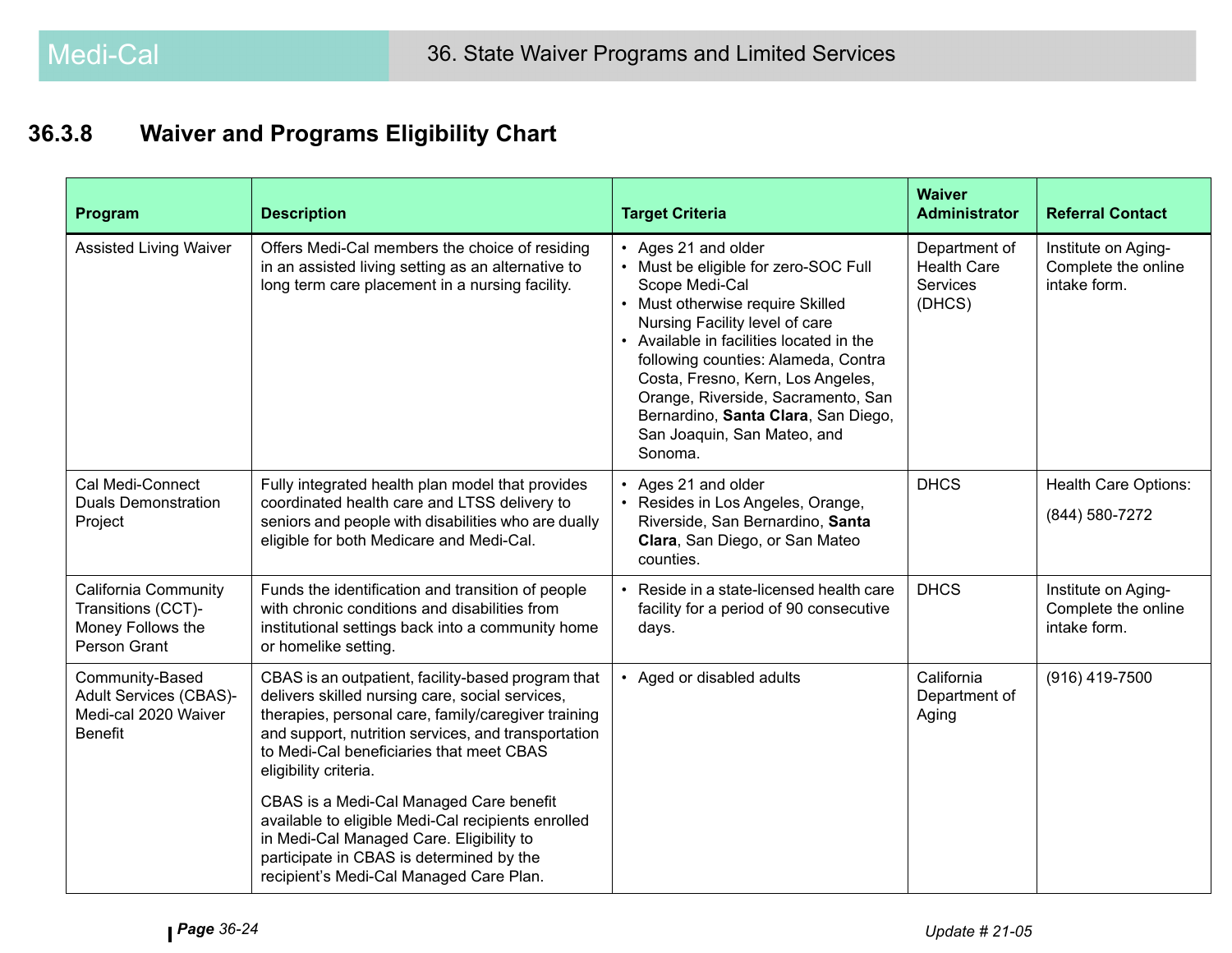| Program                                                                                                              | <b>Description</b>                                                                                                                                                                                                                                                                                                                                                                                                                   | <b>Target Criteria</b>                                                                                                                                               | <b>Waiver</b><br><b>Administrator</b>    | <b>Referral Contact</b> |
|----------------------------------------------------------------------------------------------------------------------|--------------------------------------------------------------------------------------------------------------------------------------------------------------------------------------------------------------------------------------------------------------------------------------------------------------------------------------------------------------------------------------------------------------------------------------|----------------------------------------------------------------------------------------------------------------------------------------------------------------------|------------------------------------------|-------------------------|
| Home and<br>Community-Based<br><b>Services for Persons</b><br>with Developmental<br>Disabilities (HCBS-DD)<br>Waiver | Serves people with developmental disabilities in<br>their own homes and communities as an<br>alternative to placing Medi-Cal eligible individual<br>in hospitals, nursing facilities, or intermediate care<br>facilities, while preserving their independence and<br>ties to family and friends.                                                                                                                                     | • Developmental disabilities,<br>Intellectual disabilities,<br>• No age limit<br>• Condition must be<br>developed/diagnosed before 18th<br>birthday                  | <b>DDS</b>                               | <b>SARC</b>             |
| <b>HIV/AIDS Waiver</b>                                                                                               | Provides services to allow people with AIDS to<br>remain in their homes, stabilize their health,<br>improve their quality of life, and avoid costly<br>institutionalization.                                                                                                                                                                                                                                                         | • Diagnosed with HIV/AIDS<br>• No age limit                                                                                                                          | <b>CA Department</b><br>of Public Health | (916) 449-5900          |
| <b>IHSS Community First</b><br>Choice Option (CFCO)                                                                  | Help pay for services provided to a Medi-Cal<br>member so that they are able to safely remain in<br>their own home.<br>Types of services authorized through IHSS:<br>• Housecleaning, meal preparation, laundry,<br>grocery shopping, personal care services,<br>accompaniment to medical appointments, and<br>protective supervision for the mentally<br>impaired.                                                                  | • No age limit,<br>• Aged, blind, or disabled,<br>• California resident,<br>• Medi-Cal approval<br>Live at home<br><b>Complete Health Care Certification</b><br>form | IHSS, Santa<br><b>Clara County</b>       |                         |
| Multipurpose Senior<br>Services Program<br>(MSSP) Waiver                                                             | Arranges for and monitors the use of community<br>services to prevent or delay premature<br>institutional placement. MSSP provides<br>comprehensive care management to assist frail<br>elderly individuals to remain at home. Services<br>provided through MSSP funds include: Adult day<br>care, housing assistance, chore and personal<br>care assistance, protective supervision, respite,<br>transportation, meal services, etc. | • Age 65 or older,<br>• Live within the Site's service area                                                                                                          | <b>CA Department</b><br>of Aging         | (916) 419-7500          |
| Home and<br>Community-Based<br><b>Alternatives Waiver</b>                                                            | Provides Medi-Cal members with long-term<br>medical conditions who meet one of the<br>designated levels of care, the option of returning<br>to and/or remaining in their home or home-like<br>community setting in lieu of institutionalization.                                                                                                                                                                                     | • No age limit                                                                                                                                                       | <b>DHCS</b>                              | Libertana               |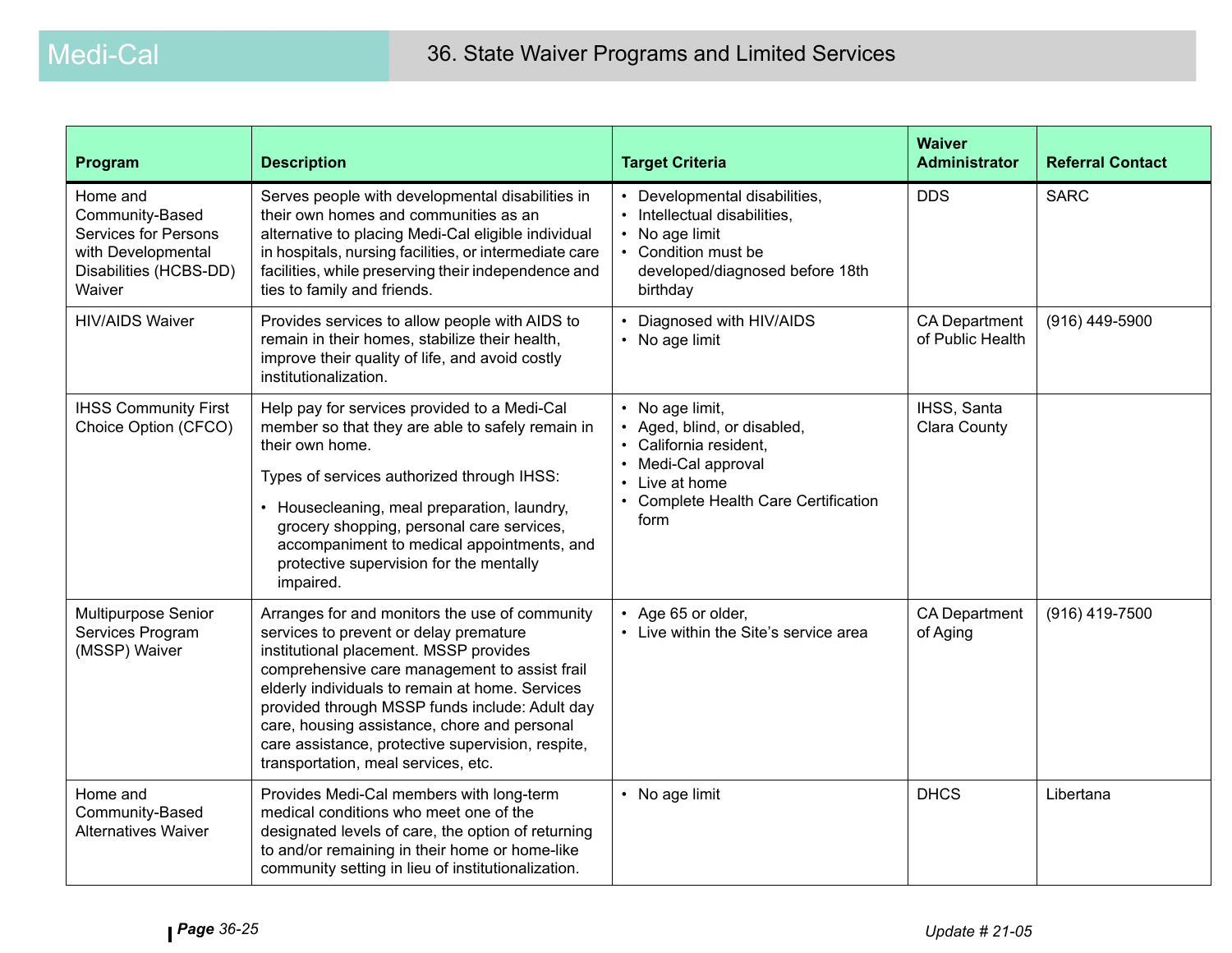| Program                                                                                              | <b>Description</b>                                                                                                                                                                                                           | <b>Target Criteria</b>                                                                                                                                                                                                                   | <b>Waiver</b><br><b>Administrator</b>            | <b>Referral Contact</b>                                             |
|------------------------------------------------------------------------------------------------------|------------------------------------------------------------------------------------------------------------------------------------------------------------------------------------------------------------------------------|------------------------------------------------------------------------------------------------------------------------------------------------------------------------------------------------------------------------------------------|--------------------------------------------------|---------------------------------------------------------------------|
| Pediatric Palliative Care<br>(PPC) Waiver                                                            | Allows children who have a California Children's<br>Services eligible medical condition with a complex<br>set of needs, and their families, the benefits of<br>hospice-like services.                                        | • Ages 20 and younger                                                                                                                                                                                                                    | <b>DHCS</b>                                      | (916) 552-9322                                                      |
| Program of All-inclusive<br>for the Elderly (PACE)-<br><b>Managed Care Product</b>                   | Fully integrated health plan model that provides<br>coordinated health care and LTSS delivery to<br>seniors requiring nursing facility level of care with<br>the goal of maintaining them in their homes and<br>communities. | • Ages 55 and older<br>• Resides in plan zip code service area<br>in Alameda, Contra Costa, Fresno,<br>Humboldt, Los Angeles, Orange,<br>Riverside, Sacramento, San<br>Bernardino, Santa Clara, San Diego,<br>or San Francisco counties. | <b>DHCS</b>                                      | (916) 440-7538                                                      |
| Section 1915(i)-State<br>Plan Option                                                                 | Serves people with developmental disabilities in<br>their own homes and communities while<br>preserving their independence and ties to family<br>and friends.                                                                | • Developmental Disabilities<br>Intellectual Developmental Disabilities<br>No Age Limit<br>Condition must be<br>$\bullet$<br>developed/diagnosed by 18th<br>birthday                                                                     | Department of<br>Developmental<br>Services (DDS) | (916) 654-1972                                                      |
| Self-Directed Program<br>for Persons with DD<br>(SDP) Waiver                                         | Serves people with developmental disabilities and<br>allows the participants the opportunity to accept<br>greater control and responsibility regarding their<br>delivery of needed services.                                 | Developmental disabilities,<br>Intellectual developmental disabilities,<br>• No age limit                                                                                                                                                | <b>DHCS</b>                                      | (916) 654-1972                                                      |
| Senior Care Action<br>Network (SCAN)- Fully<br><b>Integrated Dual Eligible</b><br>Special Needs Plan | Fully integrated health plan model that provides<br>coordinated health care and LTSS delivery to<br>seniors who are dually eligible for both Medicare<br>and Medi-Cal                                                        | • Ages 65 and older<br>• Medicare A/B<br>• Full Scope MC without SOC<br>• Resides in Los Angeles, Riverside, or<br>San Bernardino counties.<br><b>NOTE: NOT Santa Clara County</b>                                                       | <b>DHCS</b>                                      | (800) 559-3500<br>(SCAN)<br>(844) 580-7272<br>(Health Care Options) |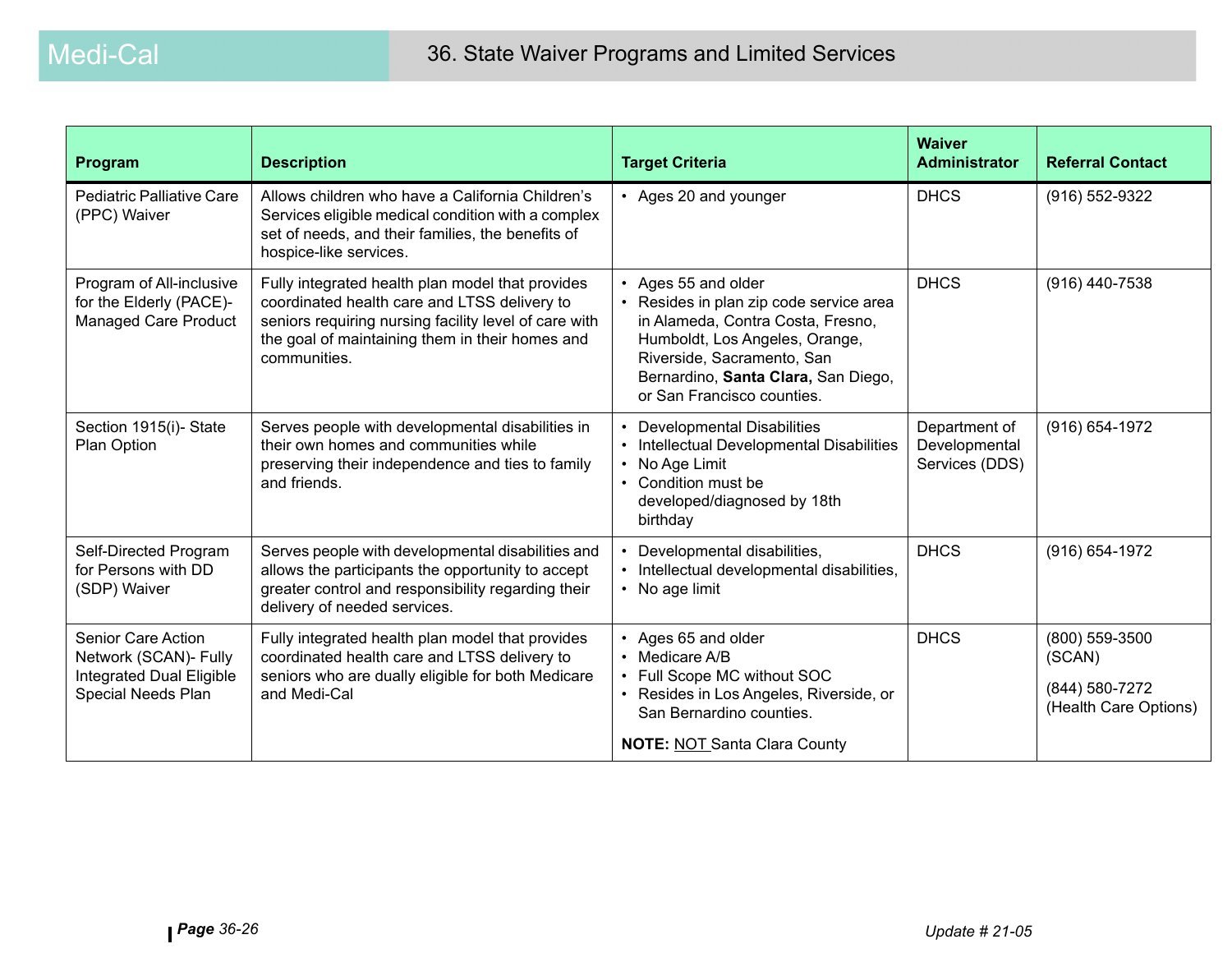# **36.4 Limited Services Due to Program Abuse**

Recipients who seek out and repeatedly obtain unnecessary services are placed on Limited/Restricted Service Status. Providers are alerted through the MC verification system that for these recipients, prior authorization is required for certain services. Any MC recipient can be placed on Limited/Restricted Service Status.

### **36.4.1 DHCS Responsibility**

DHCS prepares and sends a "Notice of Action, MC Coverage Restricted" (MC 1705) to the client at least 10 days before restricted service status becomes effective. A copy of the MC 1705 is sent to the County and forwarded to the EW. The NOA must be scanned into IDM.

Limited/Restricted Service is in effect for a minimum of one year, unless altered by DHCS or a state hearing decision.

| Note: |
|-------|
|-------|

Limited/Restricted service status must not be lifted because of the hearing request.

The restricted service messages are:

- Restricted Drugs, coded "R1"
- Restricted Scheduled Drugs, coded "R5"
- Restricted M.D. Visits, coded "R11"
- Restricted Drugs/M.D., coded "R12"
- Restricted to Primary M.D., coded "R14"
- Restricted to Primary M.D./Drugs, coded "R15"

DHCS reviews and, if appropriate, authorizes all MC drug and/or M.D. visit requests for the customer. (Providers have been informed by provider bulletin that prior departmental approval is required by the special coding indicated.)

### **36.4.2 County Responsibility**

EWs are responsible for accepting and forwarding requests for state hearing from individuals who want to appeal their restricted service status. Send the requests to the Appeals Unit.

- Restricted service beneficiaries may request a state hearing within 90 days of the initial action by DHCS.
- Restricted service status must not be lifted because of the hearing request.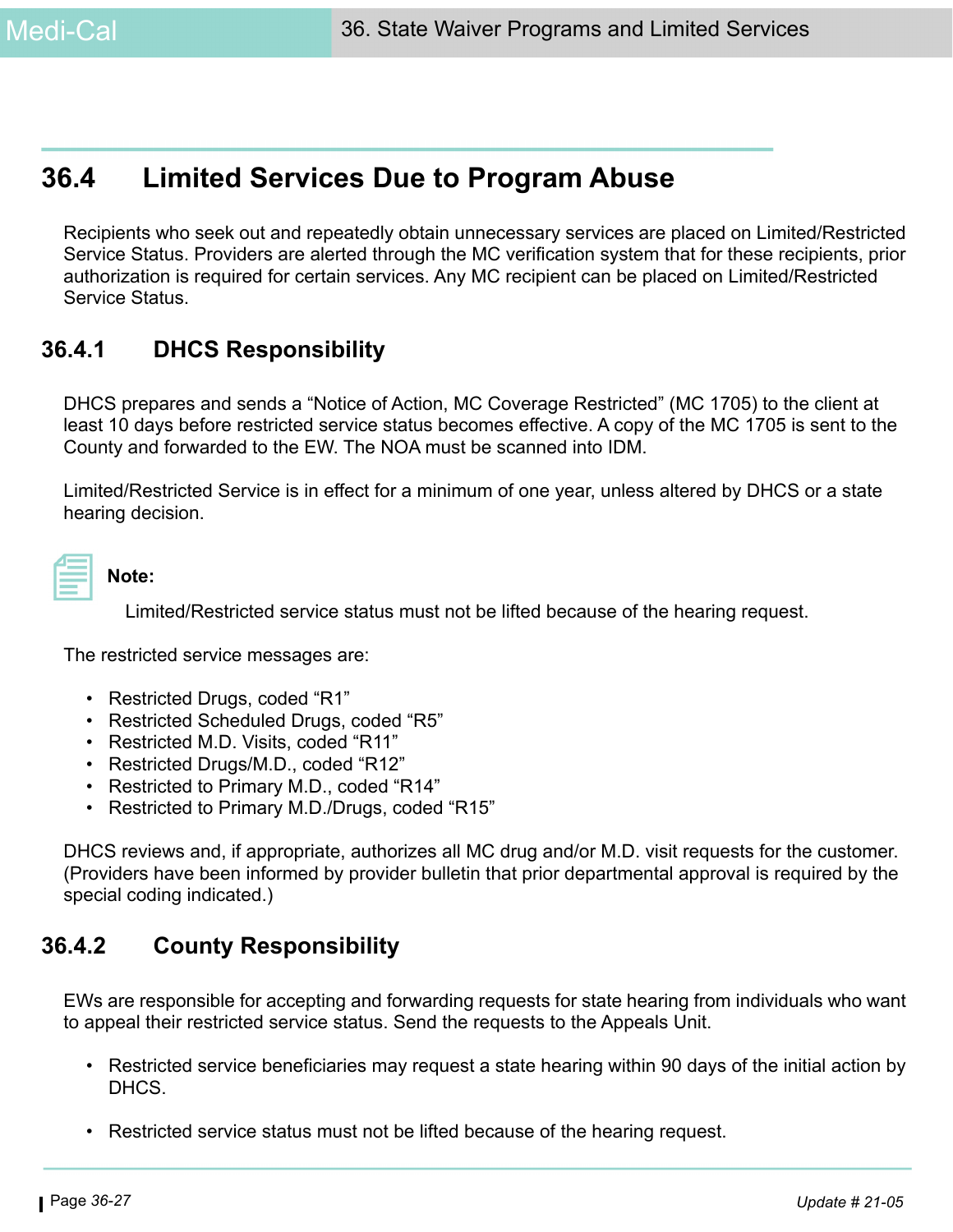There is no effect on the other MFBU members when a person in the MFBU is placed on limited/restricted status.

### **36.4.3 MC Benefits Issuances**

There are NO special indicators which the EW must enter into CalWIN for those individuals who have been placed on limited/restricted status.

- DHCS will automatically input information into MEDS indicating the person has been placed on limited service status.
- DHCS will also automatically input restricted service status information into MEDS for individuals with a SOC and who are placed on limited services.

# **36.5 Limited Services for MIAs in SNF/ICF**

The State discontinued the Medically Indigent Adult (MIA) category from the Medi-Cal program, with a few exceptions. One of the exceptions is the category of MIAs residing in a skilled nursing facility (SNF) or intermediate care facility (ICF) who are identified by Aid Code 53. While a MIA is residing in an SNF/ICF, they are entitled to all benefits normally covered by Medi-Cal. However, should that MIA person become an inpatient at an acute care hospital, any services provided during that hospital stay will not be covered by the Medi-Cal program.

### **36.5.1 County Responsibility**

If acute care is needed, it may be provided through the Health Care Access Program within Santa Clara County's health system. The EW must refer any aid code 53 MIA person to the Health Care Access Program when that person becomes an inpatient at an acute care facility [\[Refer to MC HB ch. 4.1.1\]](https://ssaconnect.sccgov.org/ssa_departments/debs_program/Documents/handbooks/medical/mcchap04.pdf). Do not refer the customer to Medi-Cal Benefits Assistance (MBA).

The MIA individual who goes to an acute care hospital outside of the county's health system will usually be referred by the hospital to VMC/O'Connor/St. Louise Regional if he/she has no other health coverage.

If a disability evaluation is subsequently approved, Aid Code 53 must be changed to a disabled aid code category effective with or retroactive to the disability onset date.

### **36.5.2 Medi-Cal Benefits**

Aid Code 53 identifies a recipient as eligible for Medi-Cal benefits limited to services received while residing in an SNF/ICF. The Medi-Cal record for individuals who are eligible for Aid Code 53 contains the following restriction message: